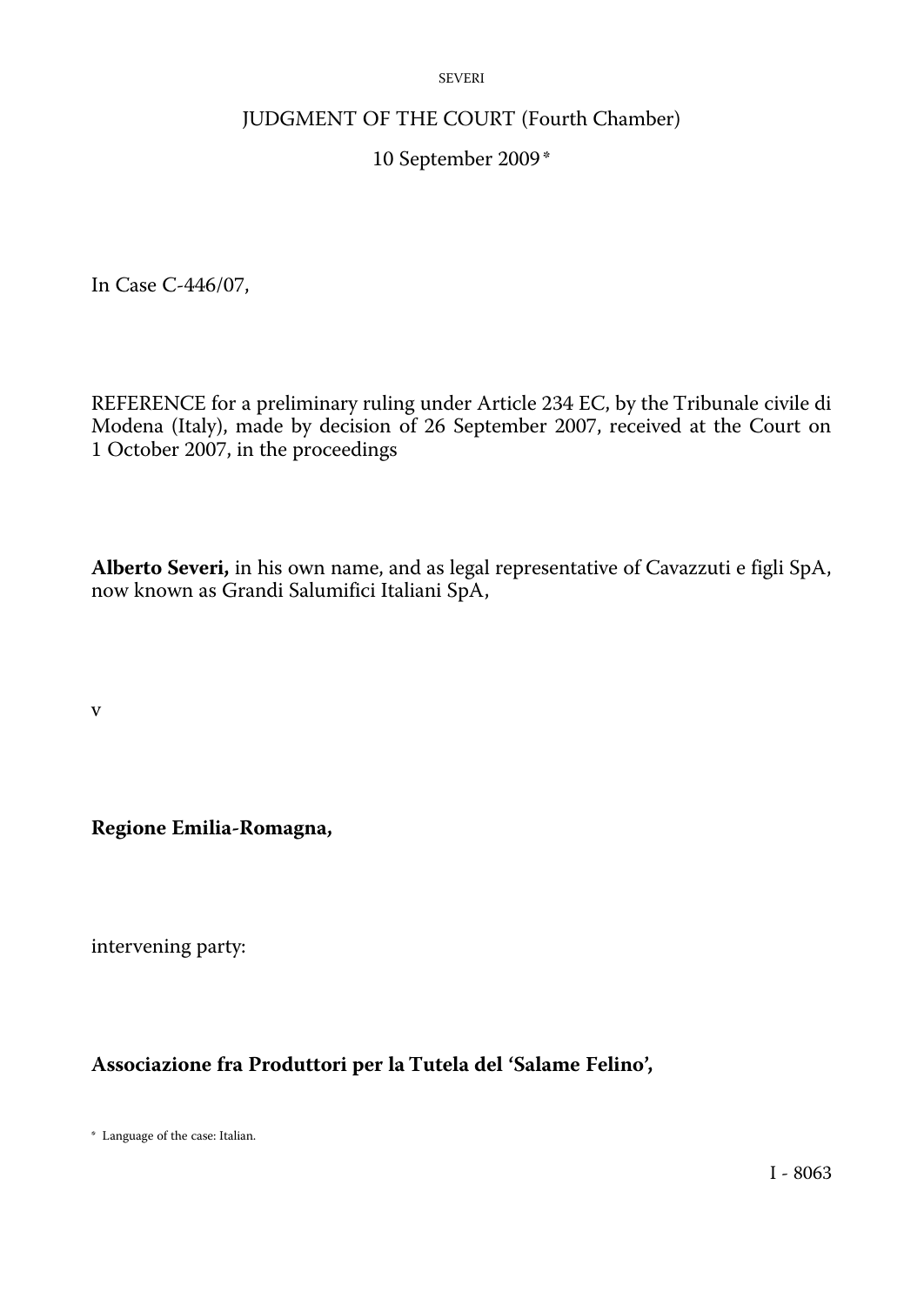## THE COURT (Fourth Chamber),

composed of K. Lenaerts, President of the Chamber, T. von Danwitz, R. Silva de Lapuerta, G. Arestis and J. Malenovský (Rapporteur), Judges,

Advocate General: E. Sharpston, Registrar: N. Nanchev, Administrator,

having regard to the written procedure and further to the hearing on 11 December 2008,

after considering the observations submitted on behalf of:

- Mr Severi and Grandi Salumifici Italiani SpA, by G. Forte and C. Marinuzzi, avvocati,
- Regione Emilia-Romagna, by G. Puliatti, avvocato,
- Associazione fra Produttori per la Tutela del 'Salame Felino', by S. Magelli and A. Ballestrazzi, avvocati,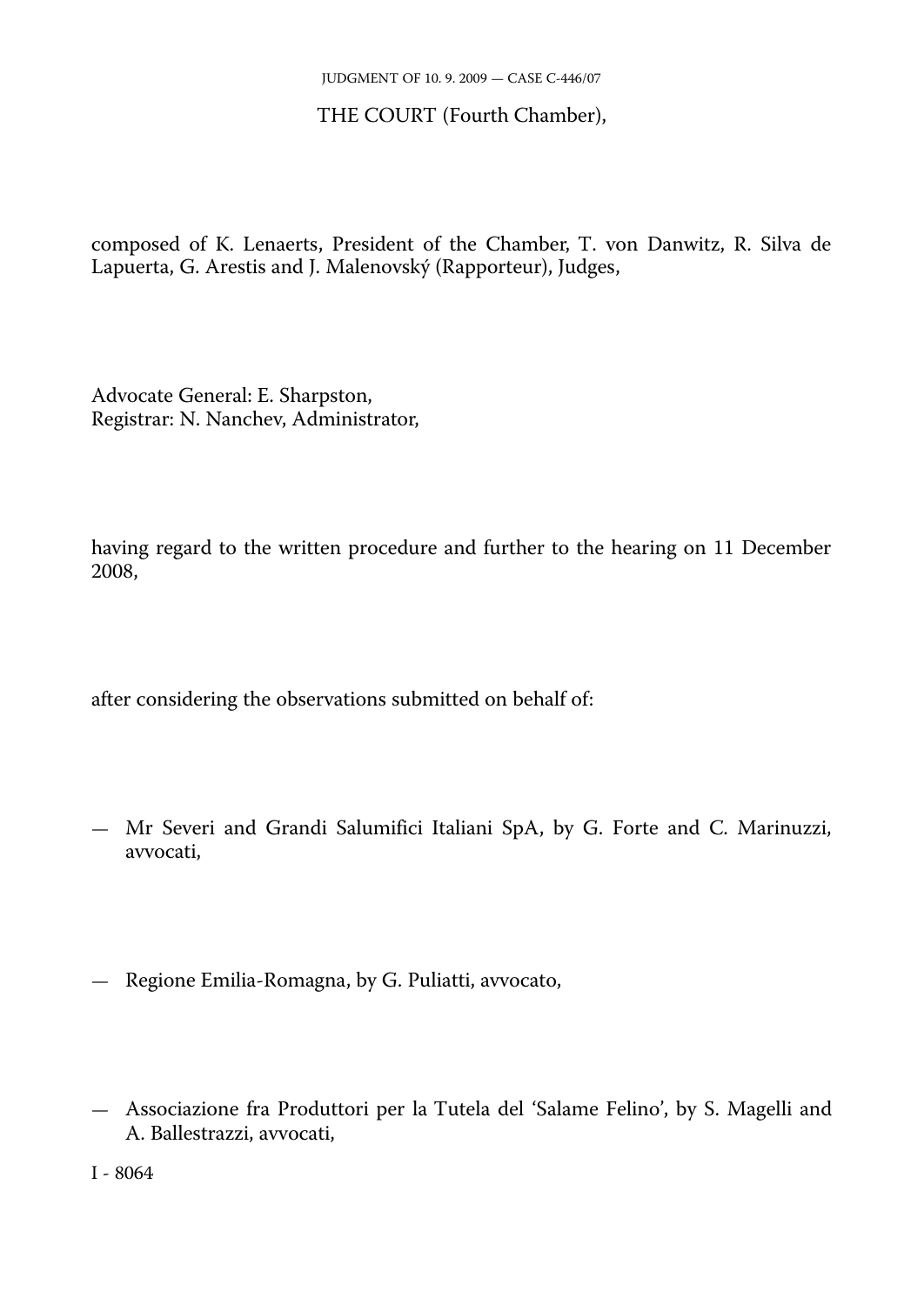- the Greek Government, by I. Chalkia, V. Kondolaimos and M. Tassopoulou, acting as Agents,
- the Italian Government, by R. Adam, acting as Agent, assisted by S. Fiorentino, avvocato dello Stato,
- the Commission of the European Communities, by C. Cattabriga and B. Doherty, acting as Agents,

after hearing the Opinion of the Advocate General at the sitting on 7 May 2009,

gives the following

### **Judgment**

1 This reference for a preliminary ruling concerns the interpretation of Article 2 of Directive 2000/13/EC of the European Parliament and of the Council of 20 March 2000 on the approximation of the laws of the Member States relating to the labelling, presentation and advertising of foodstuffs (OJ 2000 L 109, p. 29), of Articles 3(1) and 13(3) of Council Regulation (EEC) No 2081/92 of 14 July 1992 on the protection of geographical indications and designations of origin for agricultural products and foodstuffs (OJ 1992 L 208, p. 1), and of Article 15(2) of First Council Directive 89/104/EEC of 21 December 1988 to approximate the laws of the Member States relating to trade marks (OJ 1989 L 40, p. 1).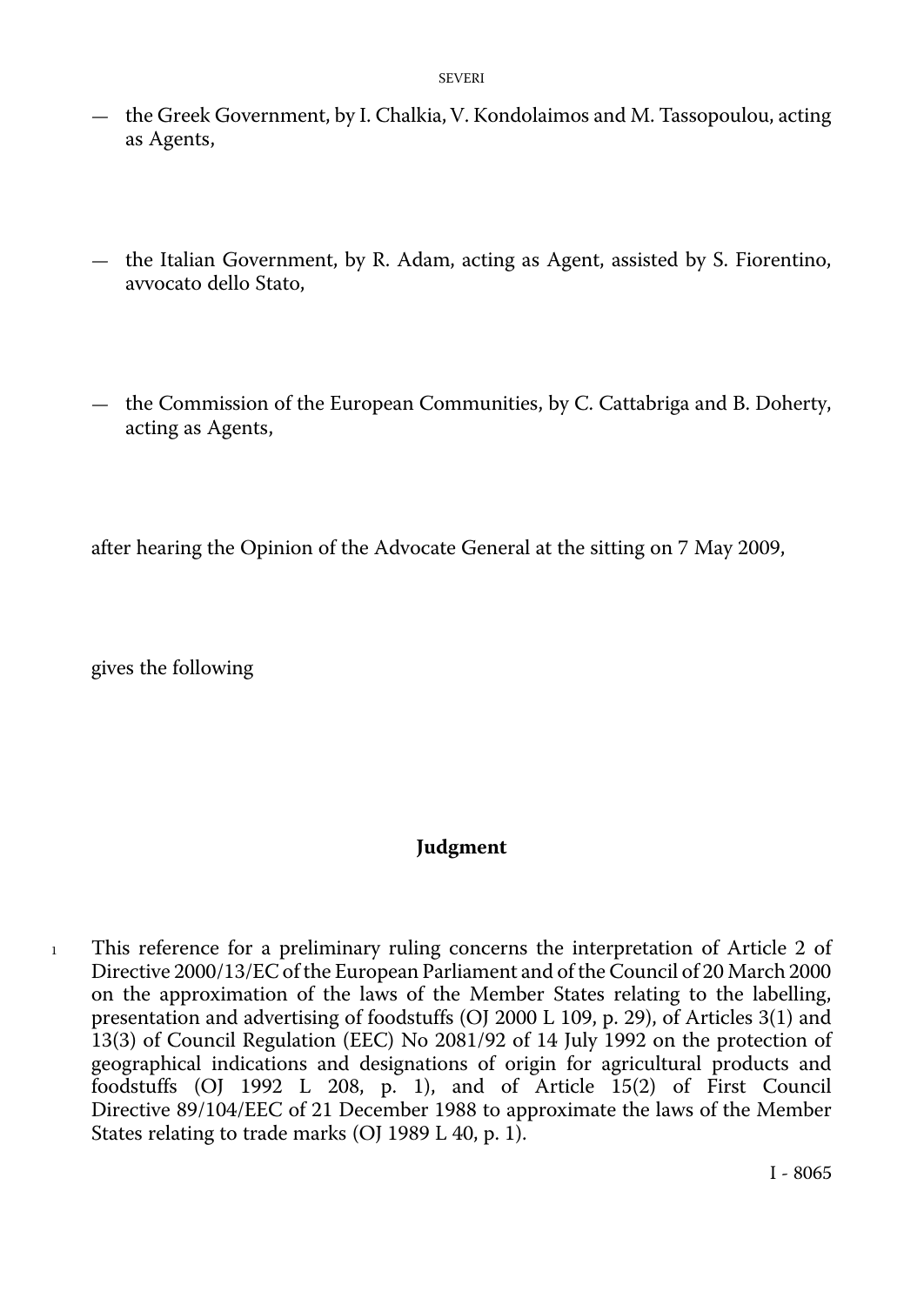<sup>2</sup> The reference has been made in proceedings between Mr Severi, acting in his own name and on behalf of Grandi Salumifici Italiani SpA ('GSI'), formerly Cavazzuti e figli SpA, and the Regione Emilia-Romagna in relation to the labelling of sausages which GSI markets under the name 'Salame tipo Felino'.

**Legal context** 

*Community legislation* 

Directive 2000/13

<sup>3</sup> Recital 4 in the preamble to Directive 2000/13 states:

'The purpose of this Directive should be to enact Community rules of a general nature applicable horizontally to all foodstuffs put on the market.'

<sup>4</sup> Recital 6 in the preamble to Directive 2000/13 is as follows:

'The prime consideration for any rules on the labelling of foodstuffs should be the need to inform and protect the consumer.'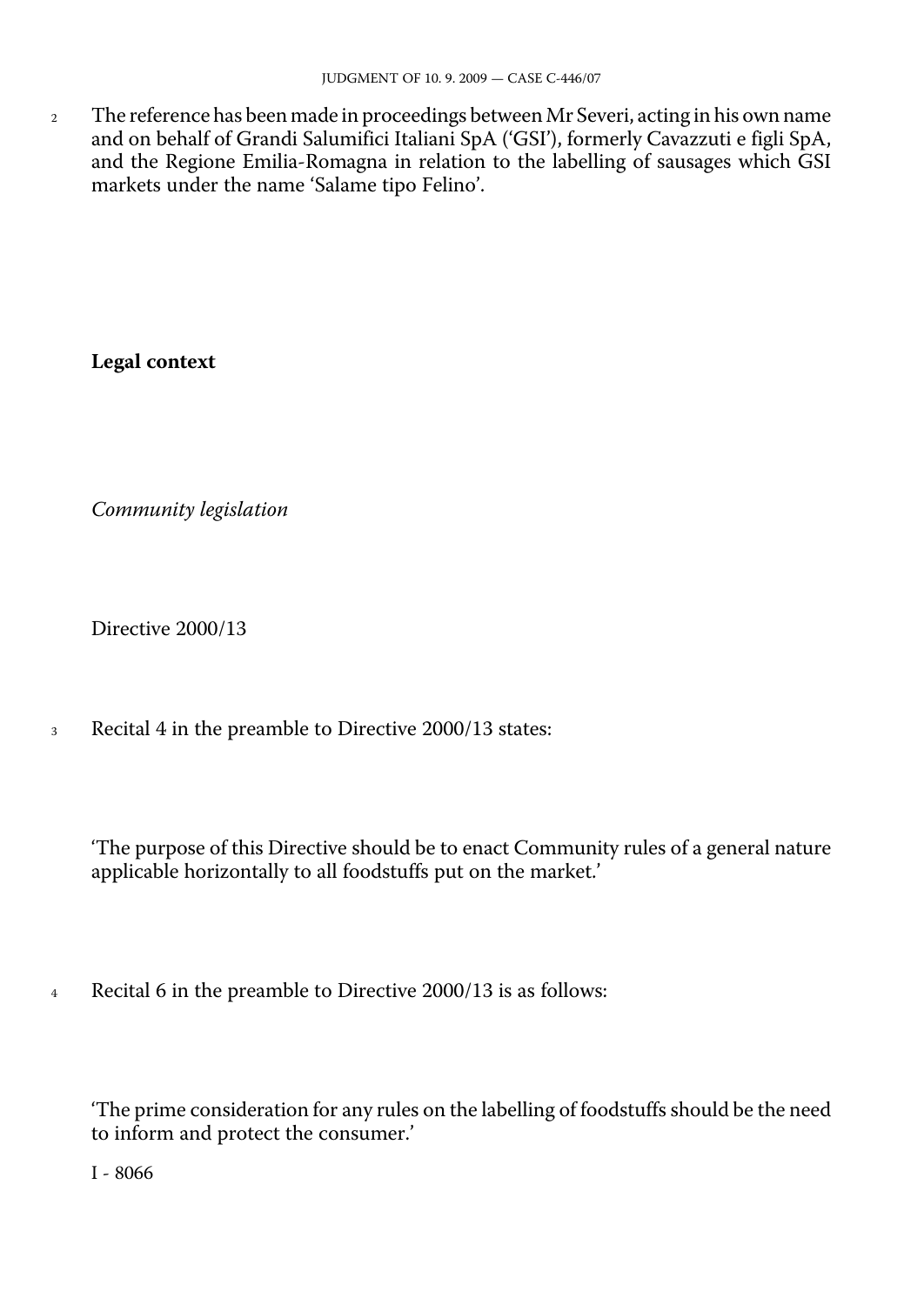5 Recital 8 in the preamble to that directive states:

'Detailed labelling, in particular giving the exact nature and characteristics of the product which enables the consumer to make his choice in full knowledge of the facts, is the most appropriate since it creates fewest obstacles to free trade.'

6 Article 1 of Directive 2000/13 is worded as follows:

'1. This Directive concerns the labelling of foodstuffs to be delivered as such to the ultimate consumer and certain aspects relating to the presentation and advertising thereof.

3. For the purpose of this Directive:

…

(a) "labelling" shall mean any words, particulars, trade marks, brand name, pictorial matter or symbol relating to a foodstuff and placed on any packaging, document, notice, label, ring or collar accompanying or referring to such foodstuff;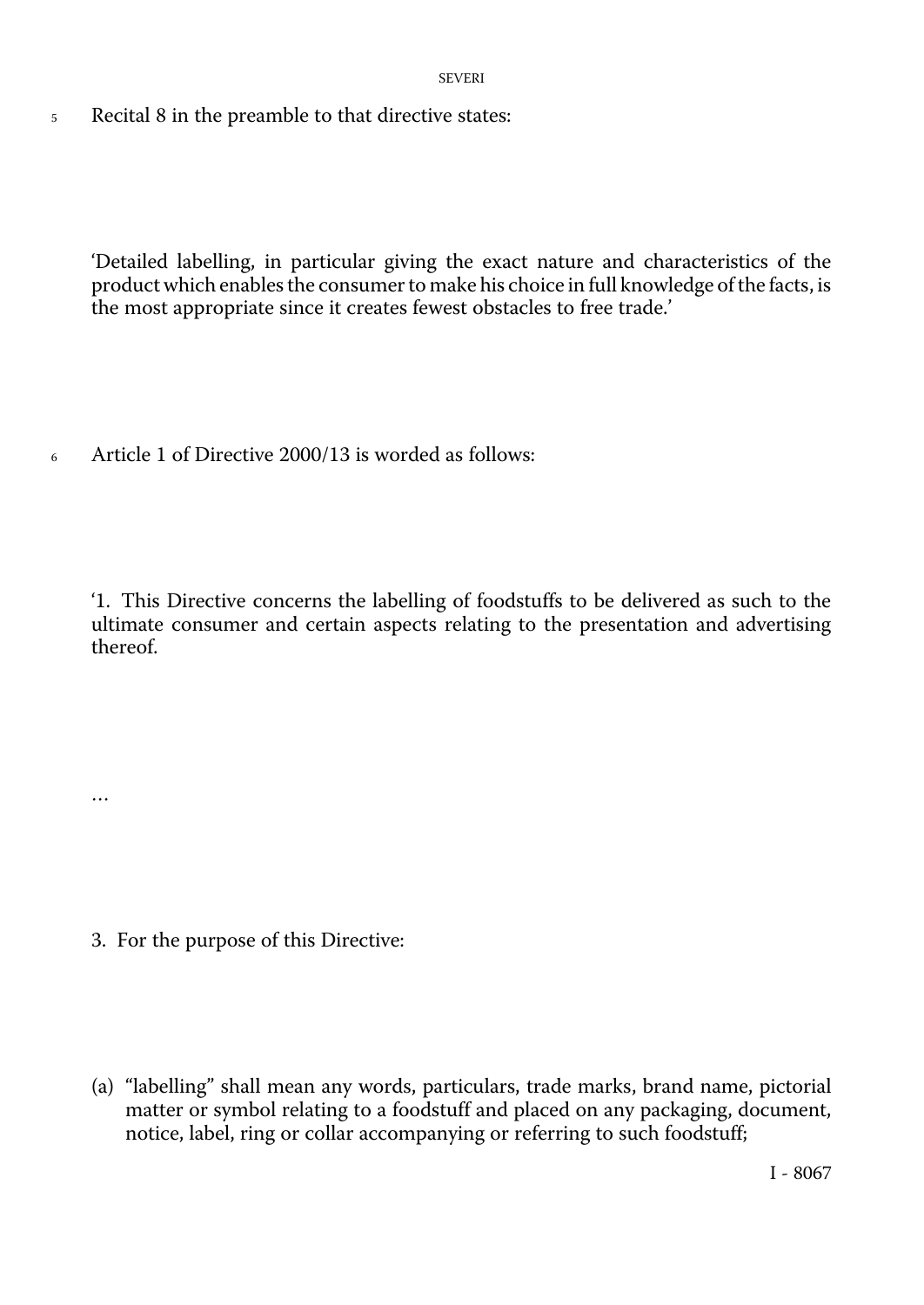7 Article 2(1) of Directive 2000/13 provides:

…'

- '1. The labelling and methods used must not:
- (a) be such as could mislead the purchaser to a material degree, particularly:
	- (i) as to the characteristics of the foodstuff and, in particular, as to its nature, identity, properties, composition, quantity, durability, origin or provenance, method of manufacture or production;

- 3. The prohibitions or restrictions referred to in paragraphs 1 and 2 shall also apply to:
- (a) the presentation of foodstuffs, in particular their shape, appearance or packaging, the packaging materials used, the way in which they are arranged and the setting in which they are displayed;

I - 8068

…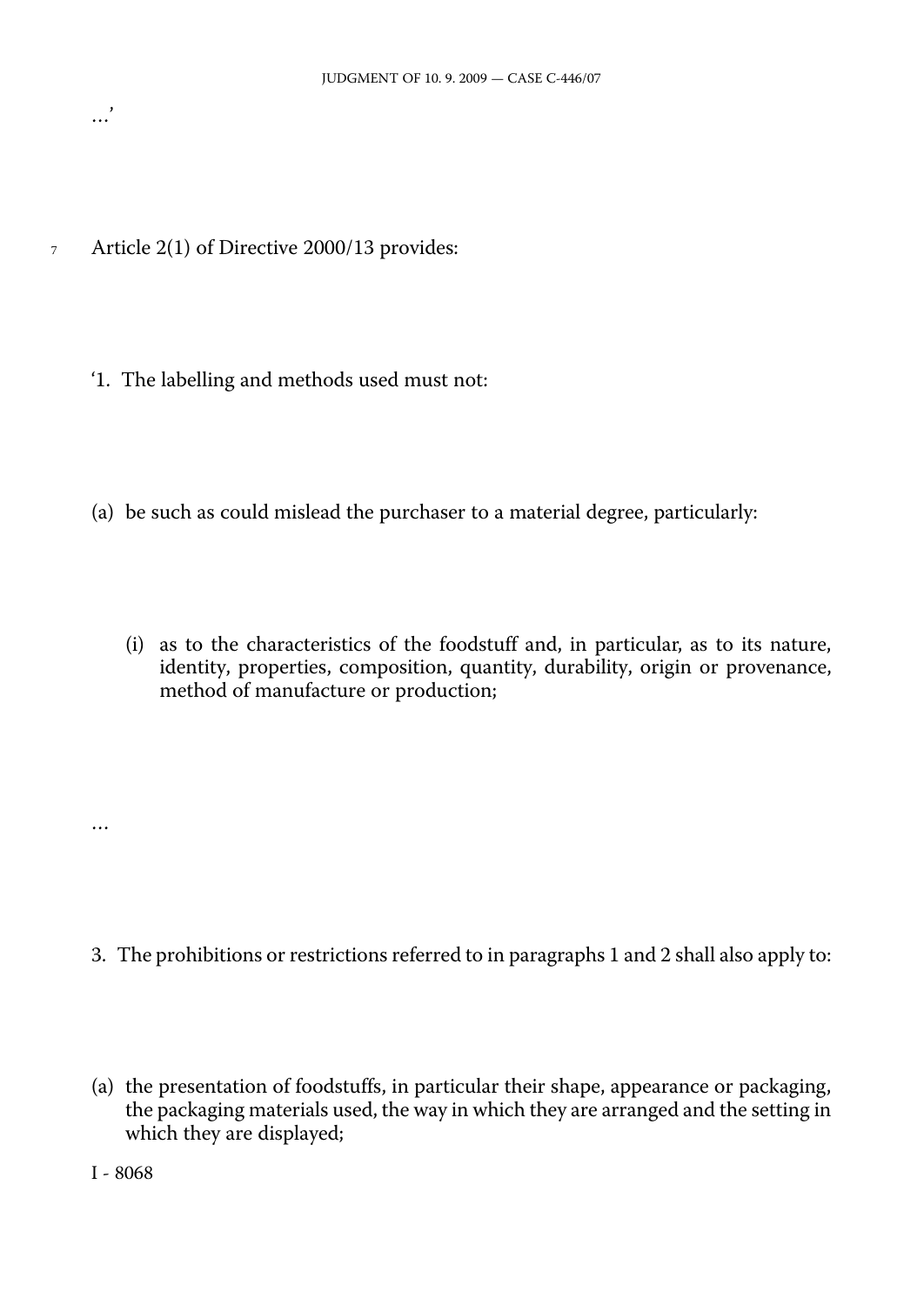(b) advertising.'

- 8 Article 3(1) of Directive 2000/13 sets out an exhaustive list of the particulars which are compulsory on the labelling of foodstuffs. Point 7 of that article requires the display of the name or business name and address of the manufacturer or packager, or of a seller established within the Community, while Point 8 prescribes particulars of the place of origin or provenance where failure to give such particulars might mislead the consumer to a material degree as to the true origin or provenance of the foodstuff.
- <sup>9</sup> Article 5 of Directive 2000/13 provides:

'1. The name under which a foodstuff is sold shall be the name provided for in the Community provisions applicable to it.

(a) In the absence of Community provisions, the name under which a product is sold shall be the name provided for in the laws, regulations and administrative provisions applicable in the Member State in which the product is sold to the final consumer or to mass caterers.

Failing this, the name under which a product is sold shall be the name customary in the Member State in which it is sold to the final consumer or to mass caterers, or a description of the foodstuff, and if necessary of its use, which is clear enough to let the purchaser know its true nature and distinguish it from other products with which it might be confused.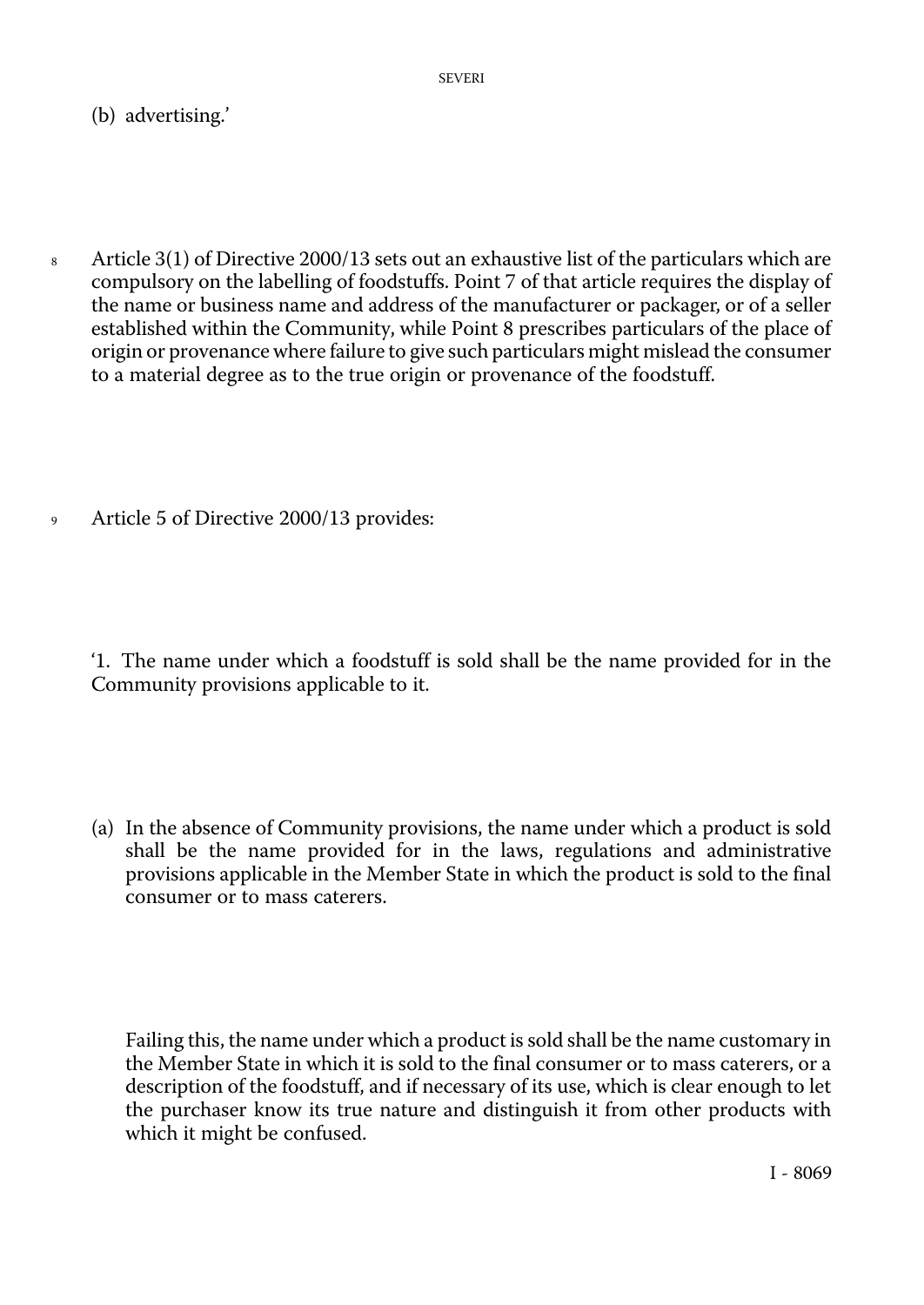Regulation No 2081/92

…'

<sup>10</sup> Although the national court refers, in its order for reference, to Council Regulation (EC) No 510/2006 of 20 March 2006 on the protection of geographical indications and designations of origin for agricultural products and foodstuffs (OJ 2006 L 93, p. 12), which repeals Regulation No 2081/92, it is clear from the facts of the dispute in the main proceedings that Regulation No 510/2006 is not applicable to that dispute. Rather, in light of the date on which a penalty was imposed on Cavazzuti e figli SpA by the Italian Police, it is Regulation No 2081/92, as amended by Commission Regulation (EC) No 2796/2000 of 20 December 2000 (OJ 2000 L 324, p. 26,'Regulation No 2081/92, as amended'), which is applicable.

- <sup>11</sup> Regulation No 2081/92, as amended, sets out rules for the protection of designations of origin (PDO) and geographical indications (PGI) of agricultural products and foodstuffs. That protection, granted when there is a link between the characteristics of the product or foodstuff and its geographical origin, is obtained in accordance with a Community registration procedure.
- <sup>12</sup> The fourth recital in the preamble to Regulation No 2081/92, as amended, states that 'in view of the wide variety of products marketed and of the abundance of information concerning them provided, consumers must, in order to be able to make the best choice, be given clear and succinct information regarding the origin of the product'.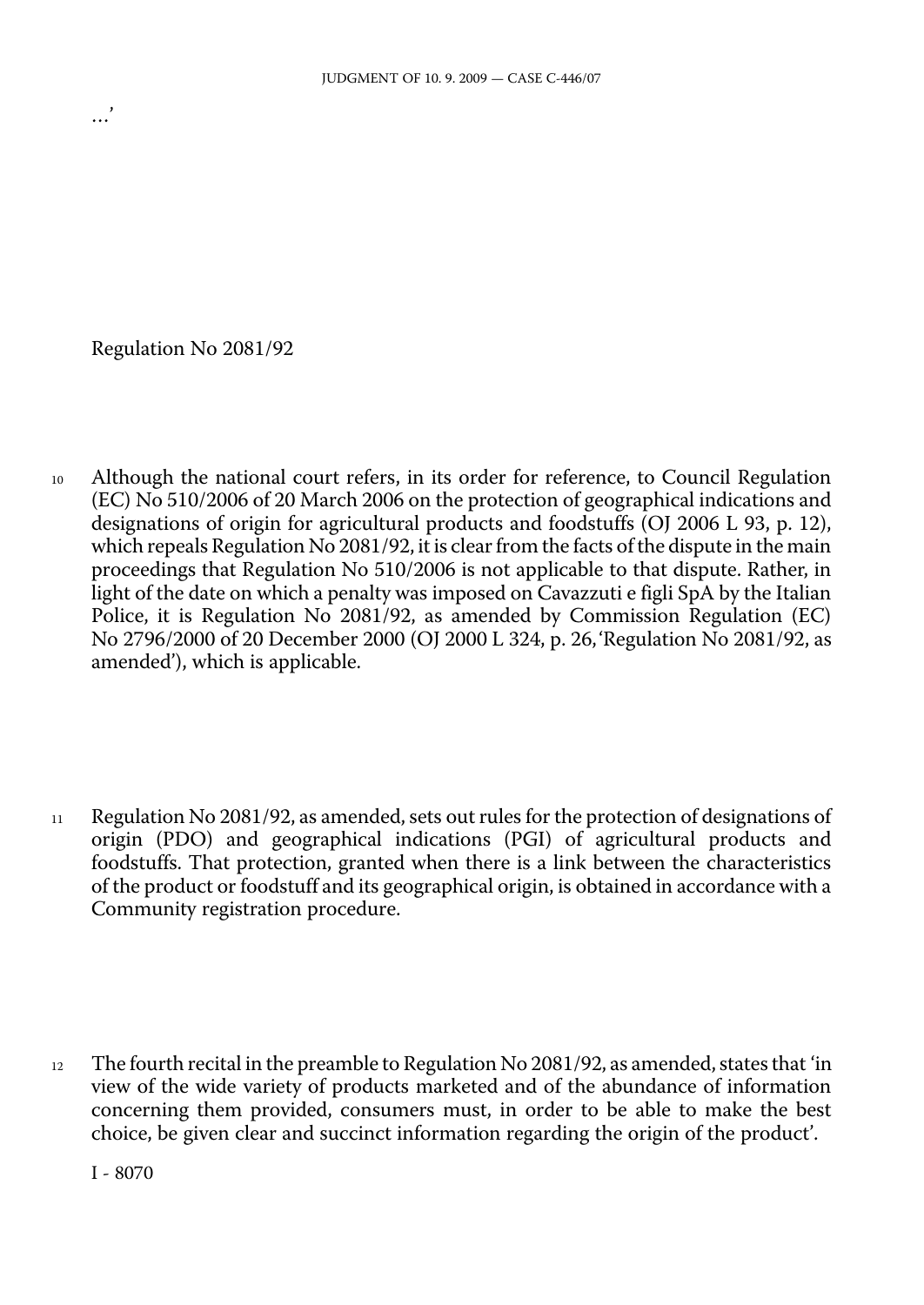<sup>13</sup> The fifth recital in the preamble to Regulation No 2081/92, as amended, reads as follows:

'… the labelling of agricultural products and foodstuffs is subject to the general rules [in the Community and to those] laid down in Council Directive [2000/13]; … in view of their specific nature, additional special provisions should be adopted for agricultural products and foodstuffs from a specified geographical area'.

- <sup>14</sup> According to the seventh recital in the preamble to Regulation No 2081/92, as amended,'a framework of Community rules on protection will permit the development of geographical indications and designations of origin since, by providing a more uniform approach, such a framework will ensure fair competition between the producers of products bearing such indications and enhance the credibility of the products in the consumers' eyes.'
- <sup>15</sup> Under Article 1(2) of Regulation No 2081/92, as amended, that regulation is to apply without prejudice to other specific Community provisions.
- <sup>16</sup> Article 3(1) of Regulation No 2081/92, as amended, provides:

'Names that have become generic may not be registered.

For the purposes of this Regulation, a "name that has become generic" means the name of an agricultural product or a foodstuff which, although it relates to the place or the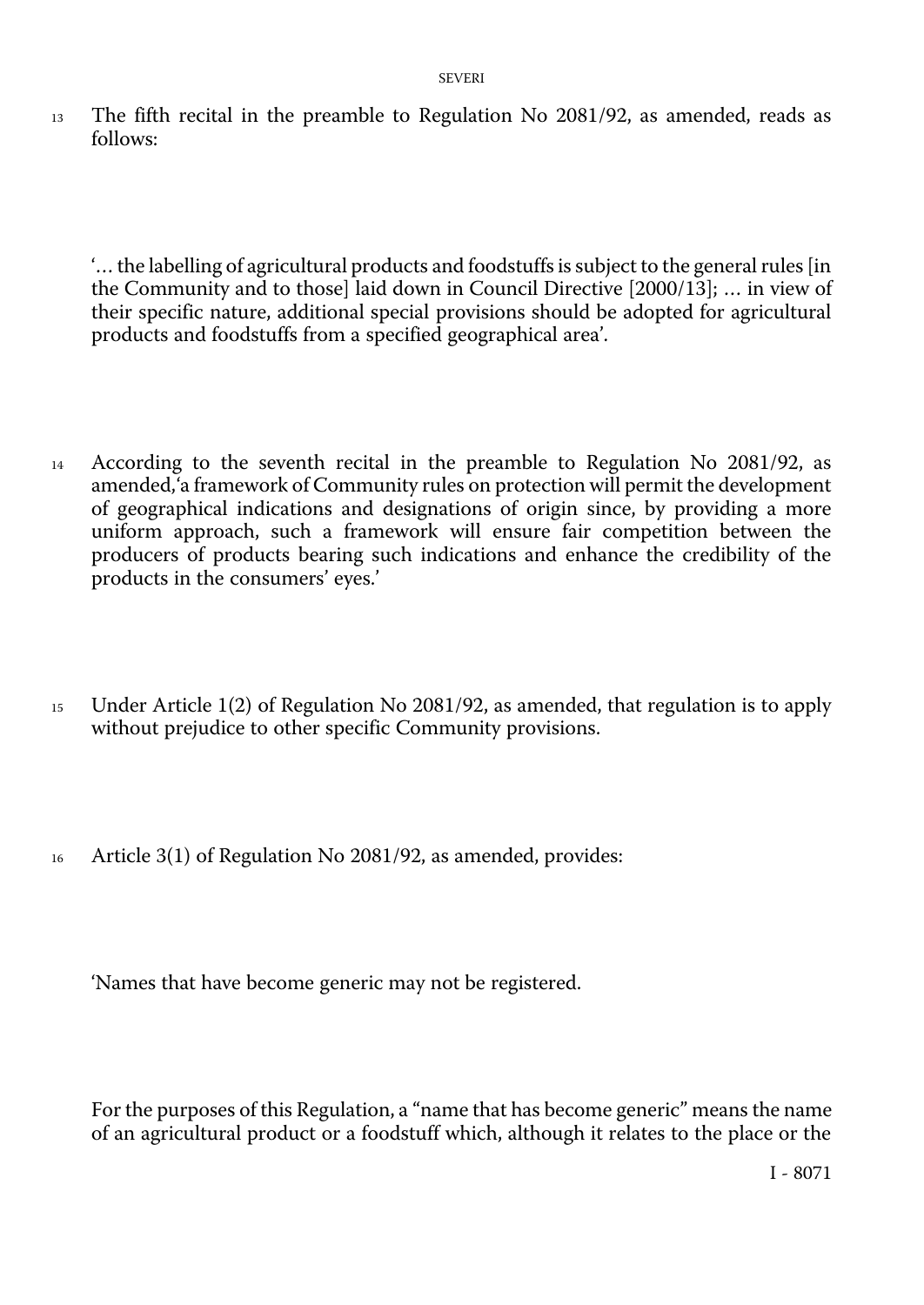region where this product or foodstuff was originally produced or marketed, has become the common name of an agricultural product or a foodstuff.

To establish whether or not a name has become generic, account shall be taken of all factors, in particular:

— the existing situation in the Member State in which the name originates and in areas of consumption,

— the existing situation in other Member States,

— the relevant national or Community laws.

Where, following the procedure laid down in Articles 6 and 7, an application of registration is rejected because a name has become generic, the Commission shall publish that decision in the *Official Journal of the European Communities*.'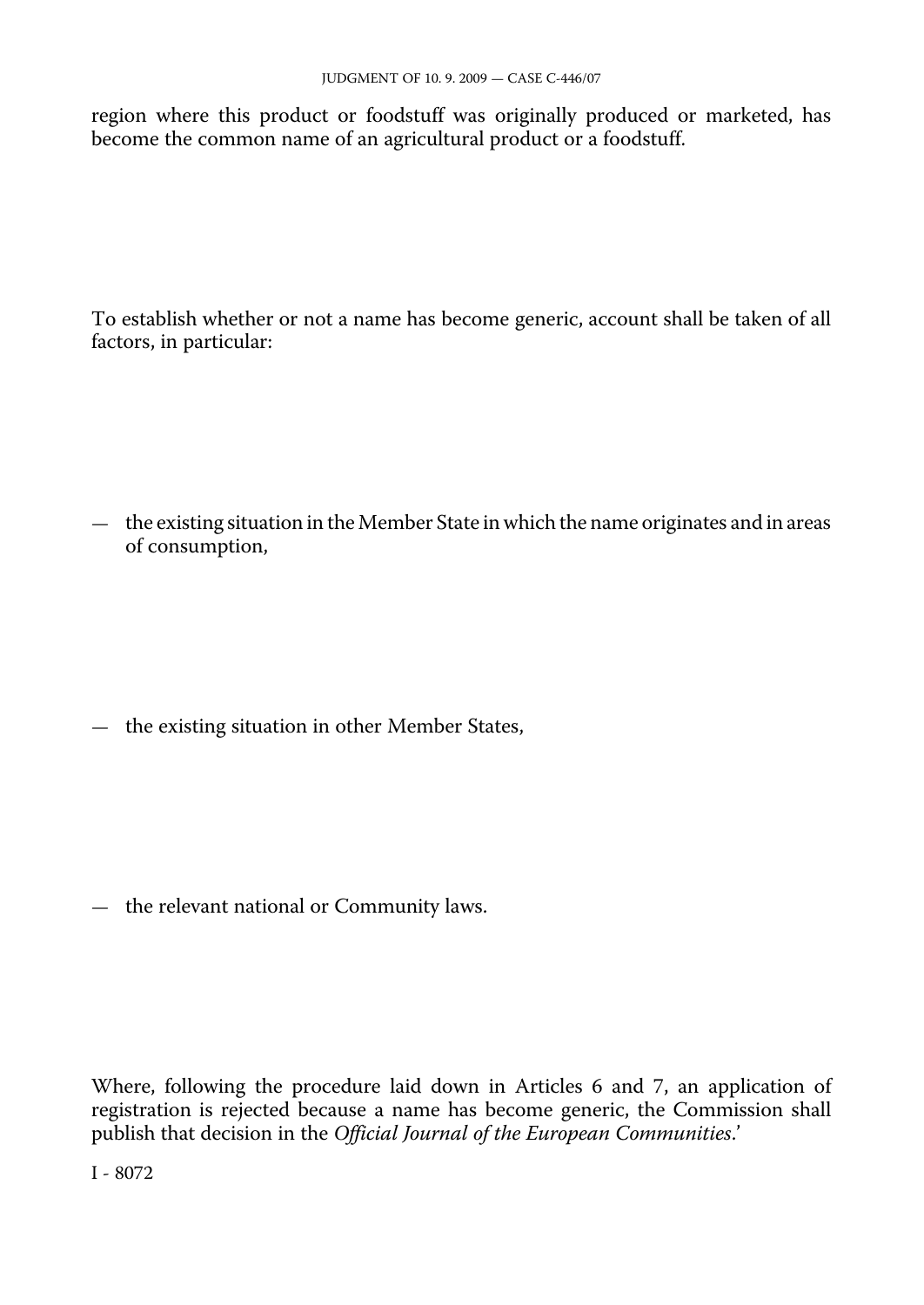17 Article 5 of Regulation No 2081/92, as amended, sets out the procedure that a Member State must follow when an application for registration is made. Article 5(5) provides:

'The Member State shall check that the application is justified and shall forward the application … to the Commission, if it considers that it satisfies the requirements of this Regulation.

That Member State may, on a transitional basis only, grant on the national level a protection in the sense of the present Regulation to the name forwarded in the manner prescribed, and, where appropriate, an adjustment period, as from the date of such forwarding; …

Such transitional national protection shall cease on the date on which a decision on registration under this Regulation is taken …

…'

Article 13(3) of Regulation No 2081/92, as amended, provides that '[p]rotected names may not become generic.' 18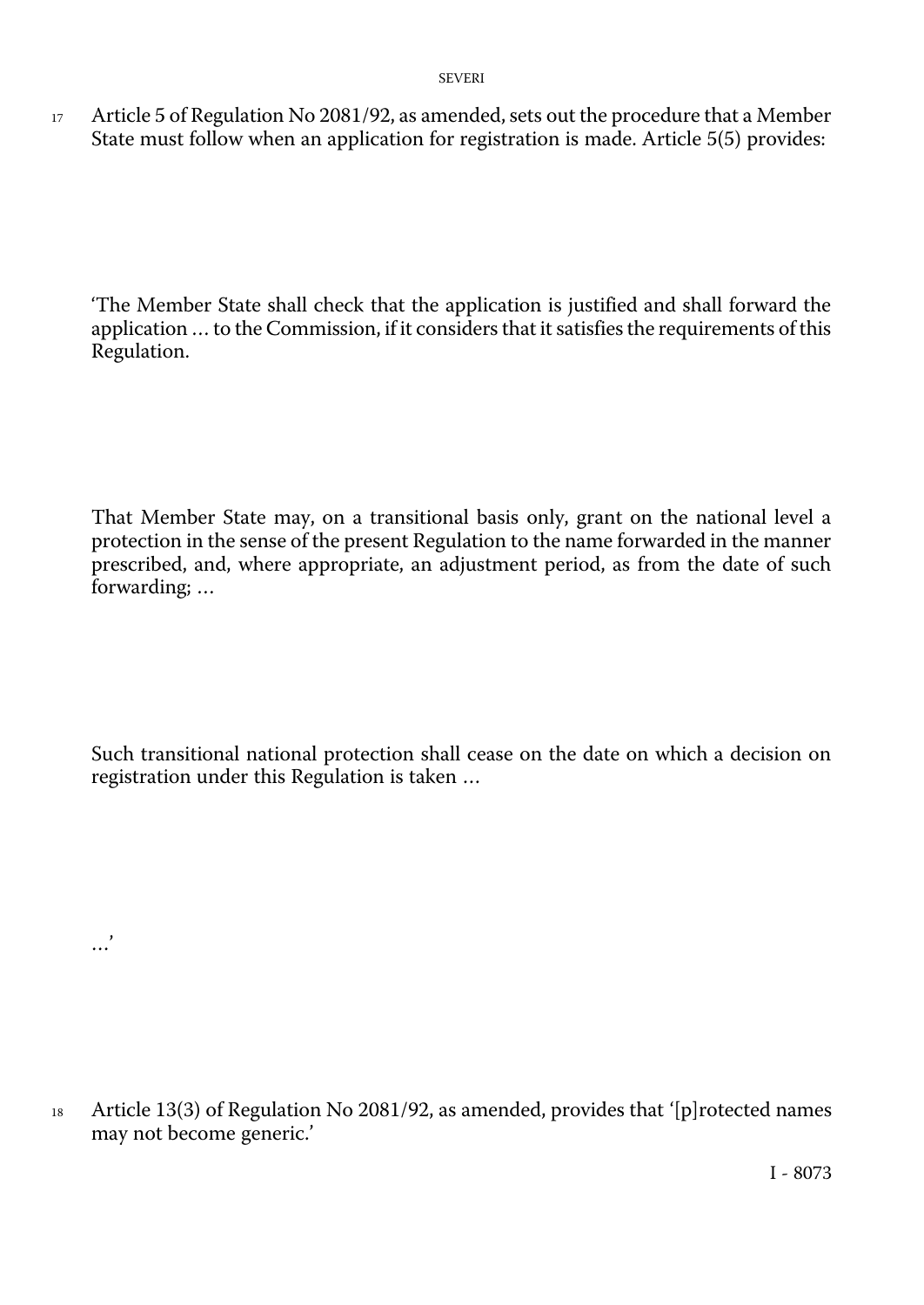### *National legislation*

<sup>19</sup> Article 2 of Legislative Decree No 109 of 27 January 1992, which transposed the provisions of Article 2(1)(a)(i) of Council Directive 79/112/EEC of 18 December 1978 on the approximation of the laws of the Member States relating to the labelling, presentation and advertising of foodstuffs for sale to the ultimate consumer (OJ 1979 L 33, p. 1), provisions now to be found in Article  $2(1)(a)(i)$  of Directive 2000/13, which repealed and replaced Directive 79/112 ('Legislative Decree No 109/92'), provides:

'1. The labelling and the methods used are intended to provide the consumer with clear and accurate information. They must be such as:

(a) not to mislead the purchaser as to the characteristics of the foodstuff and, in particular, as to its nature, identity, properties, composition, quantity, durability, origin or provenance, method of manufacture or production of the foodstuff in question;

## **The dispute in the main proceedings and the questions referred for a preliminary ruling**

<sup>20</sup> GSI, the head office of which is in Modena, manufactures and markets sausages.

I - 8074

…'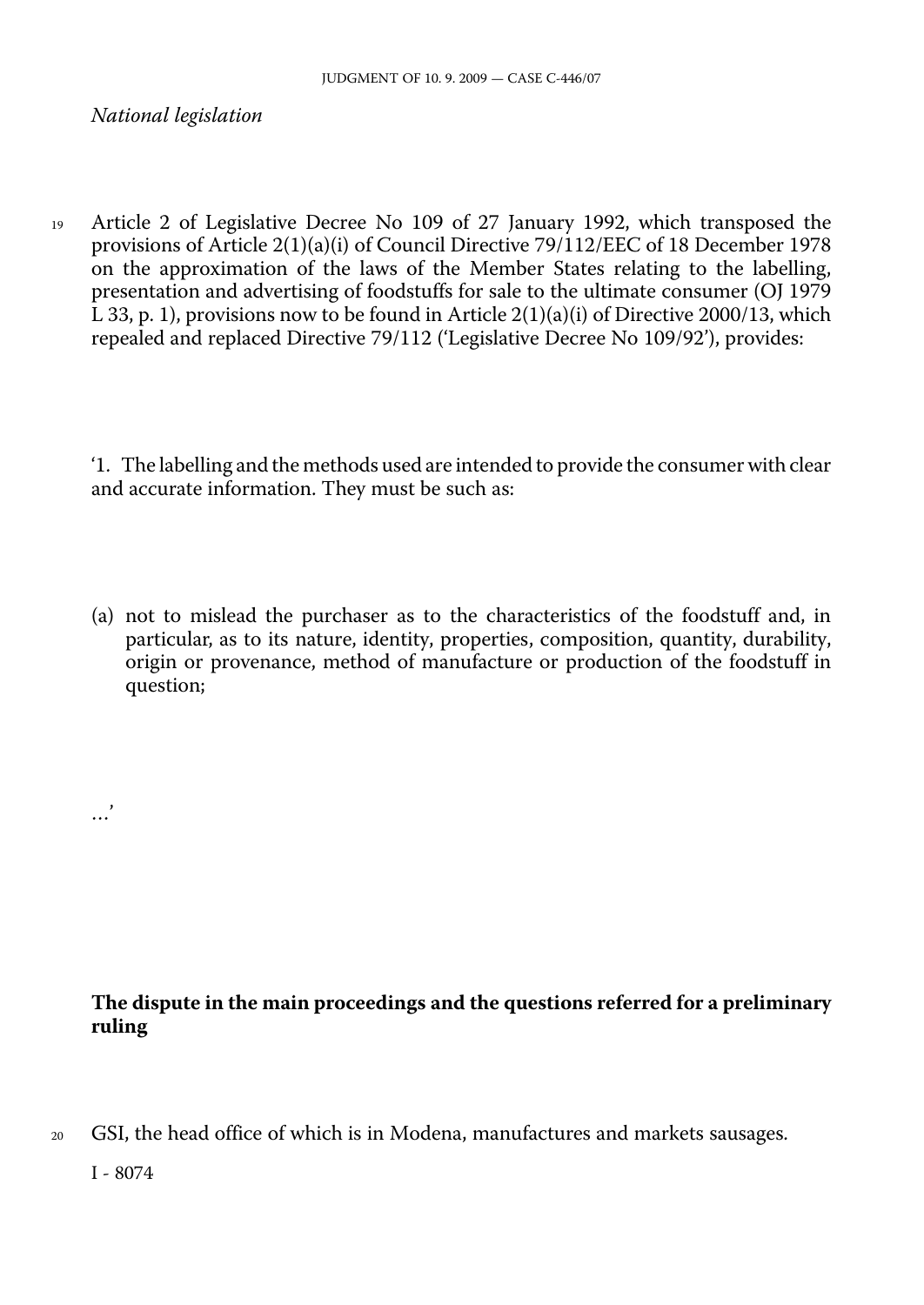- 21 On 12 December 2002 the Milan municipal police informed Mr Severi, in his own name and as the legal representative of GSI, that GSI was charged with infringing Article 2 of Legislative Decree No 109/92 relating to labelling, presentation and advertising of foodstuffs, by having marketed a sausage, produced in Modena, the labelling of which bore the expression 'Salame tipo Felino'.
- 22 The police report of the infringement states, first, that the word 'tipo' (type) is written on the labelling at issue in the main proceedings in letters which are too small to be adequately visible and, second, that the other particulars mentioned on the label relate solely to the ingredients and the name and head office of the producer, and contain no information on the place of production or the fact that the place of production and the head office of the producer are the same. The report concludes that, in those circumstances, the labelling of the product is likely to mislead the consumer as to the origin and provenance of the sausage, since it does not allow clear and accurate identification of the provenance of the product, which is understood to be where the meat is processed and packaged. The name 'Salame tipo Felino' refers, in fact, to a traditional method of production and to a place of production — the territory of the commune of Felino, in Emilia Romagna, in the province of Parma — which does not correspond to the facts of the case in the main proceedings, since, in that case, the foodstuff in question is produced in Modena, also in Emilia Romagna, but in the province of Modena.
- $2<sub>3</sub>$ As a result of the findings in the report completed by the Milan municipal police, on 16 May 2006 the Regione Emilia-Romagna imposed on Mr Severi an administrative penalty of EUR 3 108.33 for infringement of Article 2 of Legislative Decree No 109/92.
- $24$ In its decision, which upholds the municipal police interpretation, the Regione Emilia-Romagna held that the designation 'Salame Felino' designed an authentic and typical product, characteristic of the territory of the commune of Felino. Since the characteristics ascribed to Salame Felino could not be extended to all sausage meats produced using a similar recipe but originating in other territories, or produced 'industrially', use of the expression 'tipo' was not sufficient to exclude all likelihood of confusion in the mind of the consumer. The labelling at issue in the main proceedings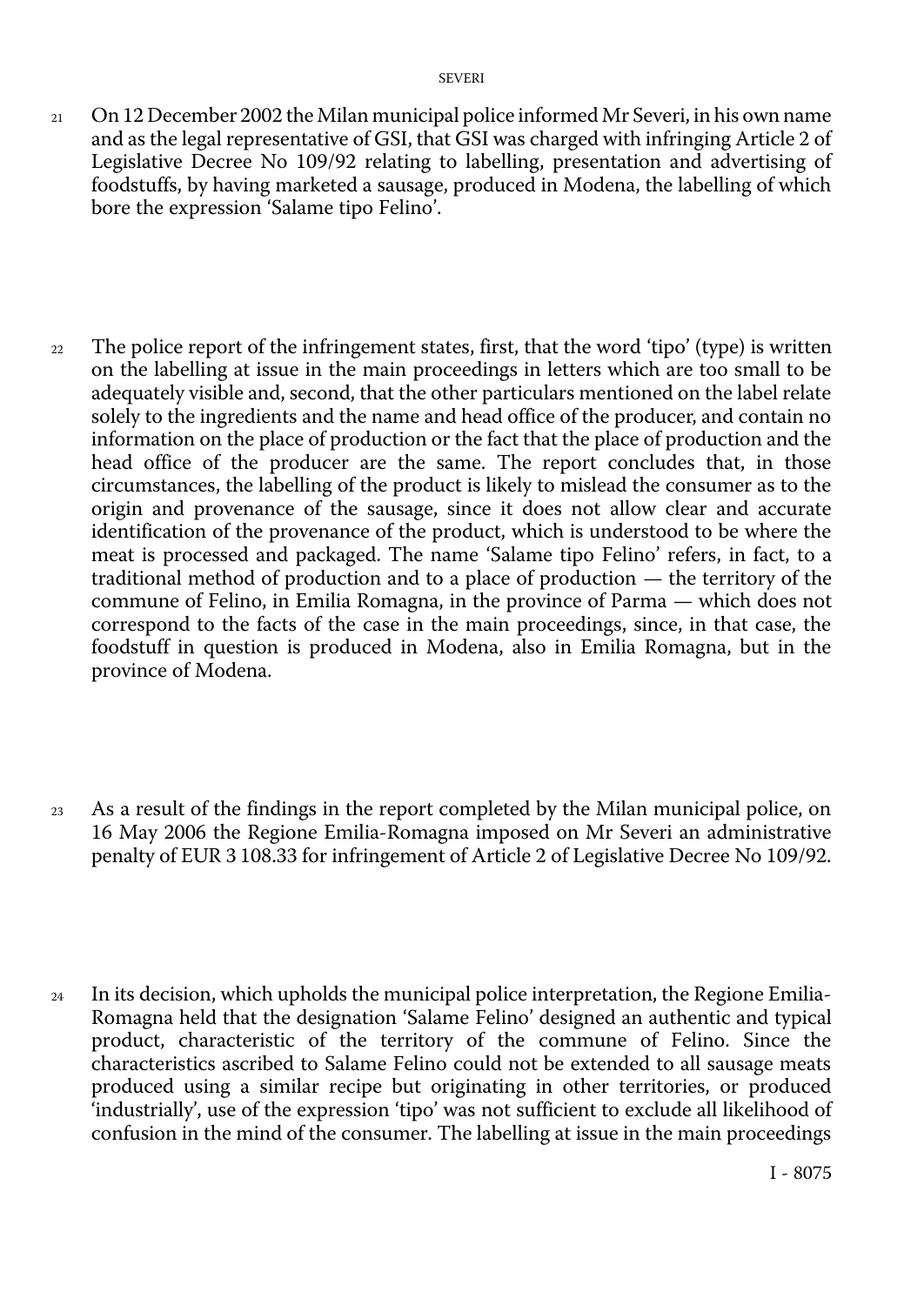was therefore likely to mislead the consumer as to the place of manufacture of the product at issue, and therefore did not enable the consumer to purchase in full knowledge of the facts.

- 25 Mr Severi challenged the penalty of 16 May 2006 before the Tribunale civile di Modena (Civil Court, Modena). In support of his action, he claimed that Article 2 of Directive 2000/13, transposed by Article 2 of Legislative Decree No 109/92, intended to prescribe methods of labelling foodstuffs which are such as not to mislead the consumer as to the origin and provenance of a product, should be interpreted in conjunction with other provisions of Community law, and in particular Regulation No 2081/92, as amended. Since Directive 2000/13 contains no definition of the concepts of origin and provenance, it is in Regulation No 2081/92, as amended, that the substantive content of those concepts is to be found.
- 26 The Regione Emilia-Romagna rejected those arguments, invoking the autonomous nature of Article 2 of Directive 2000/13, the interpretation of which required no reference to Regulation No 2081/92, as amended, and which applied to any discrepancy between the place mentioned on the label and the actual place of production, whether or not the designation of origin under consideration enjoyed protection.
- 27 The arguments of the Regione Emilia-Romagna, based on the autonomy of Article 2 of Directive 2000/13, did not find favour with the Tribunale civile di Modena. The Tribunale upheld the argument advanced by the applicant in the main proceedings, and took the view that the concept of origin and provenance could not be limited to the place where the place of production is located, but had to be based on the expectations which the consumer associates with the place-name as regards the type of product and its qualities. In order to establish whether the labelling of the product at issue in the main proceedings should be deemed to be misleading, the referring court therefore held that it was necessary to define the legal status of the designation 'Salame Felino'. The Tribunale also considered that it was necessary to determine whether that designation referred to a recipe or to a type of product, and was therefore a generic name, or whether it referred to qualities, characteristics, or to a reputation due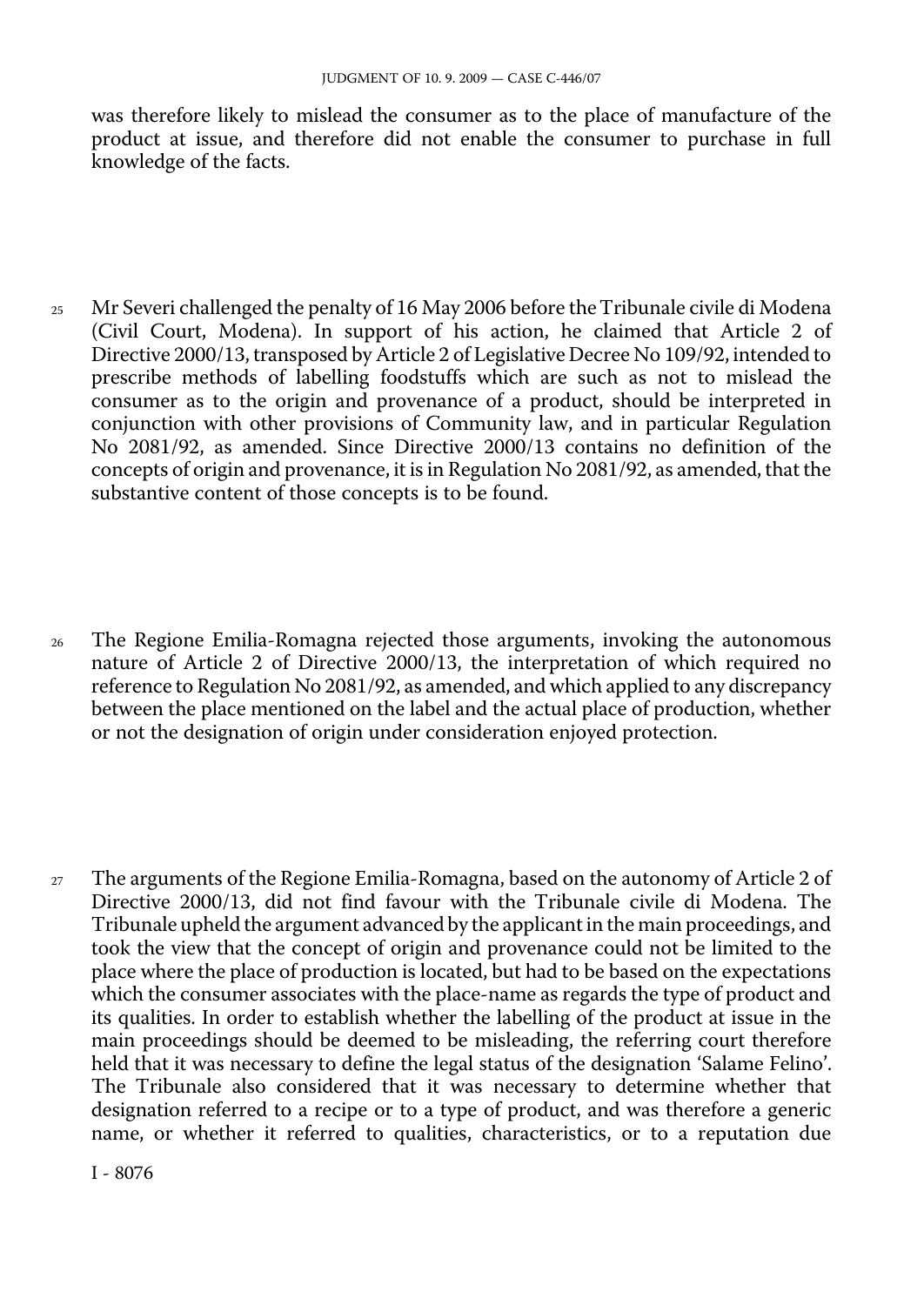exclusively or essentially to the geographical environment of origin and, consequently, constituted a genuine designation of origin within the meaning of Regulation No 2081/92, as amended.

- <sup>28</sup> Furthermore, because of the existence of a collective trade mark covering the expression 'Salame Felino', the referring court took the view that it was necessary to clarify the interaction of that trade mark and the designation used in good faith for more than 10 years by traders based outside the territory of the commune of Felino.
- <sup>29</sup> In light of the foregoing, theTribunale civile di Modena decided to stay the proceedings and to refer to the Court of Justice for a preliminary ruling the following questions:
	- '1. Must Articles 3(1) and 13(3) of Regulation (EC) No 2081/92 (now Articles 3(1) and 13(2) of Regulation (EC) No 510/2006), read with Article 2 of Legislative Decree 109/92 (Article 2 of Directive 2000/13/EC), be interpreted as meaning that the name of a food product containing geographical references, for which, at national level, the submission of an application to the Commission for registration as a protected designation of origin (PDO) or a protected geographical indication (PGI) within the meaning of those regulations has been "rejected" or blocked, must be considered generic at least throughout the period for which such "rejection" or "blocking" remains effective?
	- 2. Must Articles 3(1) and 13(3) of Regulation No 2081/92 (now Articles 3(1) and 13(2) of Regulation No 510/2006) read with Article 2 of Legislative Decree 109/92 (Article 2 of Directive 2000/13) be interpreted as meaning that the name of a food product which is evocative of a place, but not registered as a PDO or PGI within the meaning of those regulations, may be legitimately used in the European market by producers who have used it in good faith and uninterruptedly for a considerable period before the entry into force of Regulation No 2081/92 (now Regulation No 510/2006) and in the period following the entry into force of that regulation?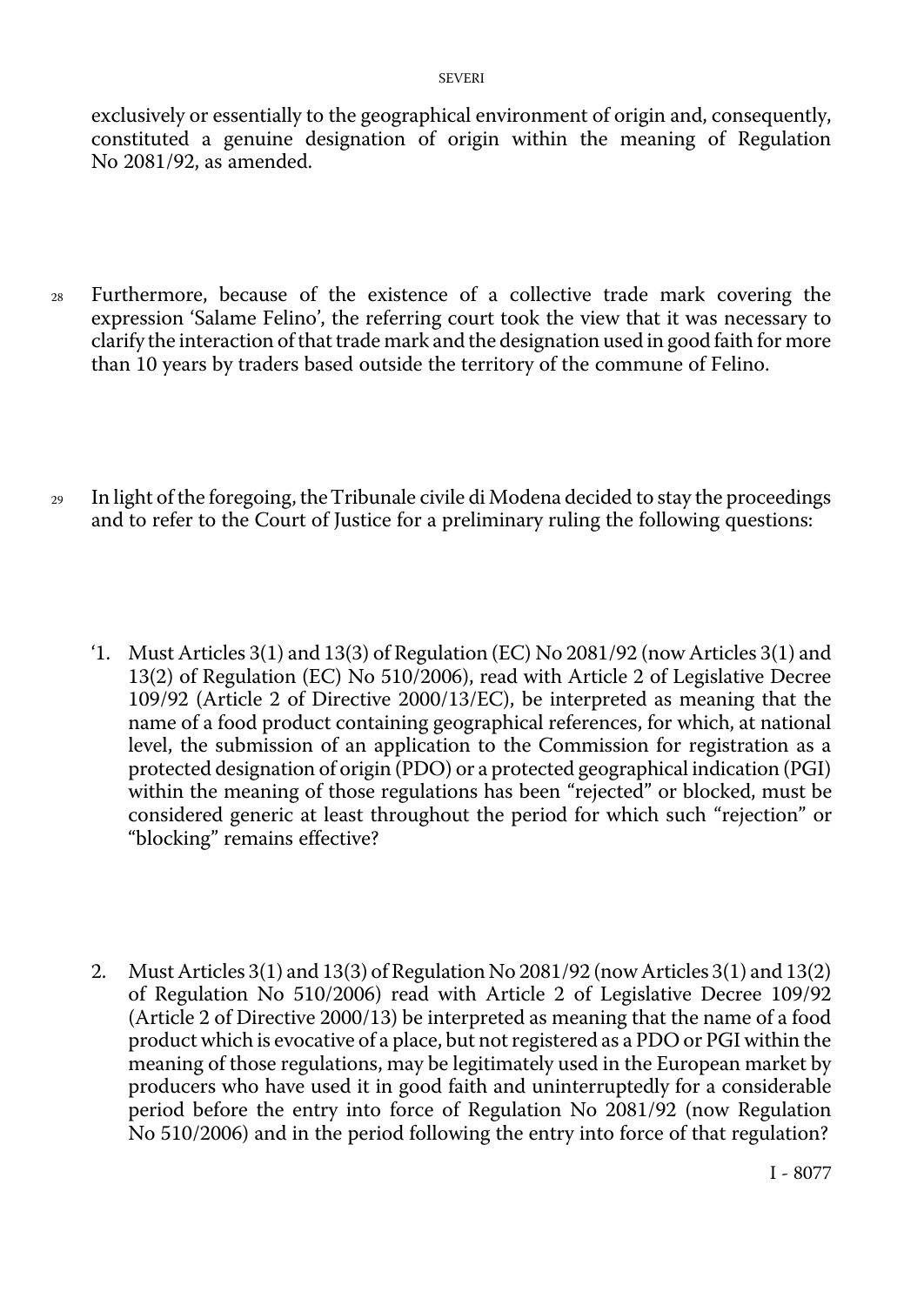3. Must Article 15(2) of Directive 89/104/EEC … be interpreted as meaning that the proprietor of a collective mark for a food product containing a geographical reference is not allowed to prevent producers of a product having the same characteristics from using to describe it a name similar to that contained in the collective mark, where those producers have used that name in good faith and uninterruptedly over a period of time considerably pre-dating the registration of that collective mark?'

# **The questions referred for a preliminary ruling**

*The first question* 

- <sup>30</sup> By its first question, the referring court seeks, in essence, to ascertain whether a geographical name in respect of which an application for registration as a PDO or PGI has been rejected or blocked at national level must be regarded as generic at least during the period for which that rejection or blocking remain effective.
- <sup>31</sup> First, it must be observed that this first question, the admissibility of which is disputed by the Italian Government and by the Commission, derives from the arguments relied on by GSI in the action which it brought to challenge the penalty imposed on it for an infringement of Article 2 of Legislative Decree No 109/92.
- <sup>32</sup> In support of its action seeking to establish that the labelling of the sausages which it markets under the designation 'Salame tipo Felino' is not misleading within the meaning of Article 2 of Legislative Decree No 109/92, GSI has put forward a two-stage argument.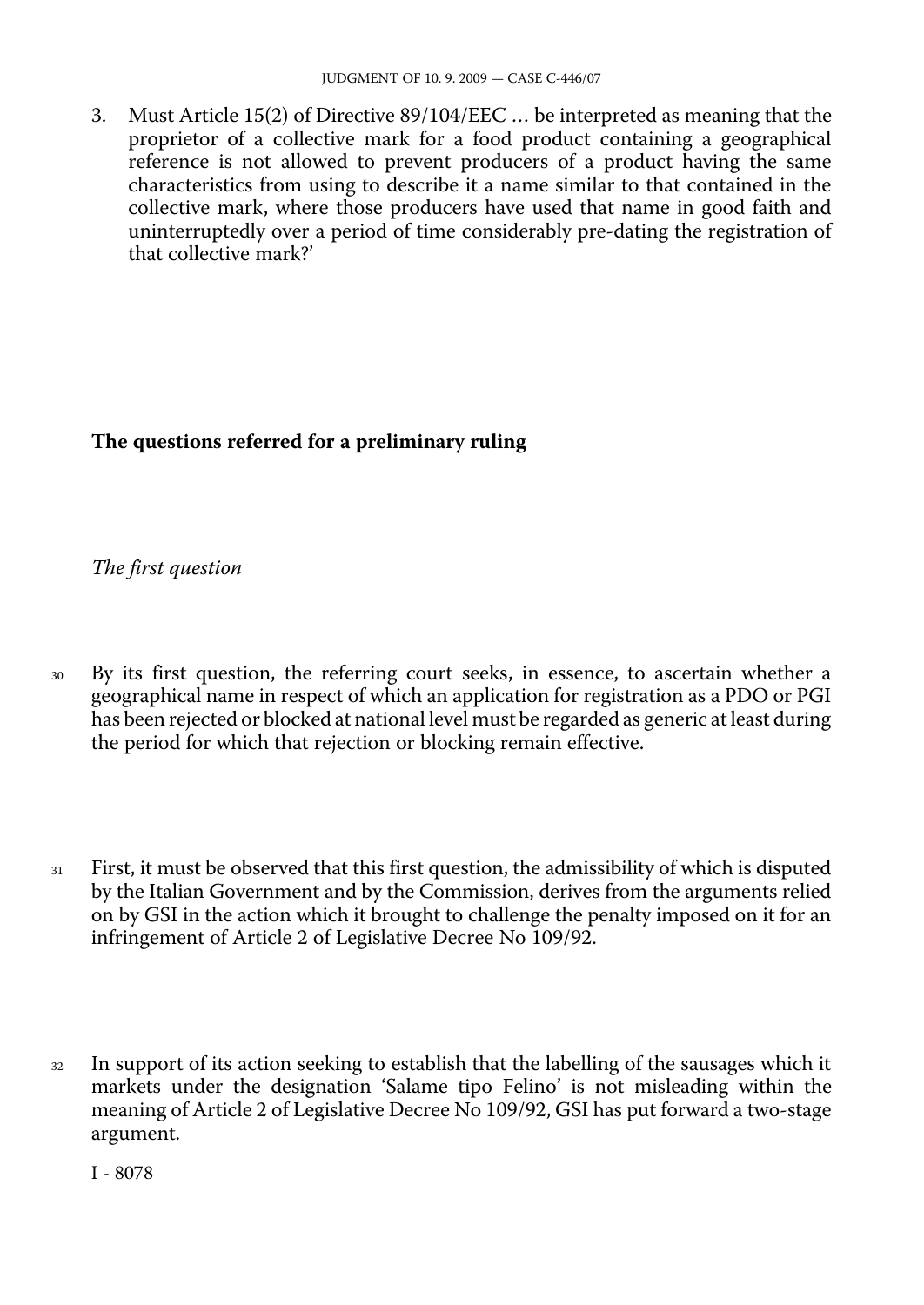- <sup>33</sup> GSI has claimed, first, that the labelling at issue in the main proceedings could not be regarded as misleading since the designation 'Salame tipo Felino' must be deemed to be generic within the meaning of Article 3 of Regulation No 2081/92, as amended. GSI has claimed, next, that the designation 'Salame tipo Felino' must be deemed to be generic because, moreover, an application for registration of the designation 'Salame Felino' as a PGI was submitted by two associations of local producers and, at the time of the penalty at issue in the main proceedings, no ruling on that application had yet been made.
- <sup>34</sup> The referring court regarded as established the first part of GSI's argument and therefore referred to the Court of Justice only the second part of the argument, which forms the subject of the first question.
- <sup>35</sup> However, both the Italian Government and the Commission dispute the premise that the possibility that the designation 'Salame tipo Felino' may be generic, within the meaning of Article 3 of Regulation No 2081/92, as amended, affects the assessment of whether the labelling is misleading, within the meaning of Article 2 of Directive 2000/13. They contend that the question referred, which concerns the legal value of the name itself, is inadmissible in the absence of any connection to the dispute in the main proceedings, which relates to whether the labelling of products so named is misleading.
- 36 Prior to consideration of the merits of the question referred, it is necessary therefore to rule on its admissibility.

Admissibility of the question

<sup>37</sup> It is settled case-law that, in proceedings under Article 234 EC, it is, as a general rule, for the national court hearing a dispute to determine both the need for a preliminary ruling in order to enable it to deliver judgment and the relevance of the questions which it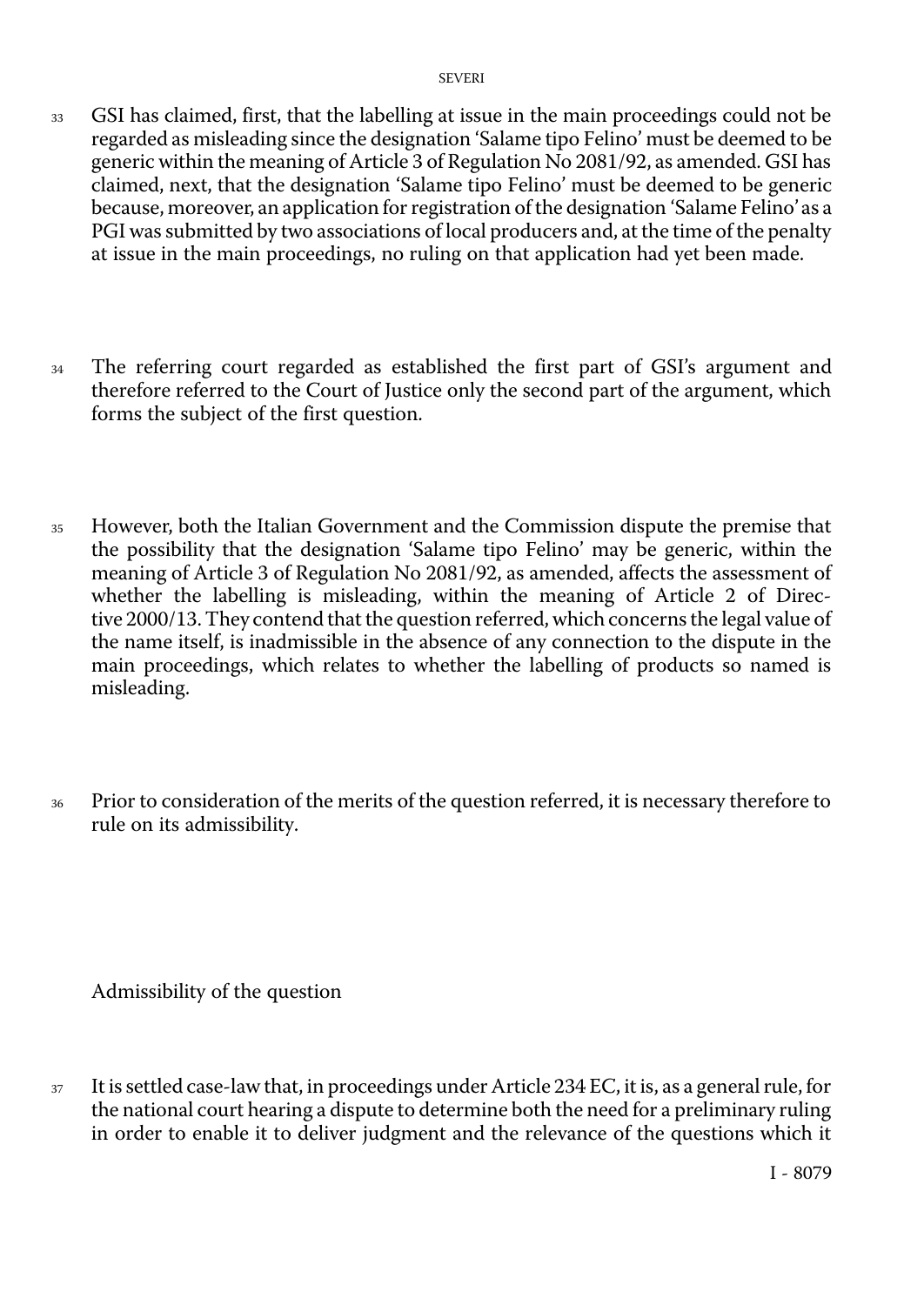submits to the Court. The Court may, however, refuse to rule on a question referred for a preliminary ruling by a national court, inter alia, where it is quite obvious that the interpretation of Community law sought bears no relation to the actual facts of the main action or its purpose and is therefore not objectively necessary for the resolution of the dispute (see, inter alia, Case C-421/97 *Tarantik* [1999] ECR I-3633, paragraph 33, and Joined Cases C-393/04 and C-41/05 *Air Liquide Industries Belgium* [2006] ECR I-5293, paragraph 24).

<sup>38</sup> It is, admittedly, important to emphasise that whether a designation is generic, within the meaning of Article 3 of Regulation No 2081/92, as amended, cannot a priori preclude the possibility that the labelling of products so named may be misleading, within the meaning of Article 2 of Directive 2000/13. As stated by the Advocate General in points 53 and 54 of her Opinion, there are circumstances in which a consumer could indeed be misled by the use of a generic name on the label of a product, having regard to the intrinsic characteristics of the labelling of that product. Accordingly, it does not follow from the fact that the use by a producer of a generic name, which by definition is not protected, does not infringe Regulation No 2081/92, as amended, that the interests of consumers, protected by Directive 2000/13, are necessarily safeguarded.

- <sup>39</sup> Nevertheless, contrary to the contentions of the Italian Government and the Commission, the legal value of the designation, and in particular whether it may be generic, is one of the factors which, while not the only decisive factor, may usefully be taken into account in the assessment of whether the labelling is misleading.
- <sup>40</sup> In order to determine whether a designation is or is not generic, the Commission must take into account a number of factors; inter alia, under Article 3 of Regulation No 2081/92, as amended,'the existing situation in the Member State in which the name originates and in areas of consumption'. For its part, the referring court will also have to take account of those factors in order to determine whether the labelling of the product concerned is such as to mislead the consumer, within the meaning of Article 2(1) of Directive 2000/13.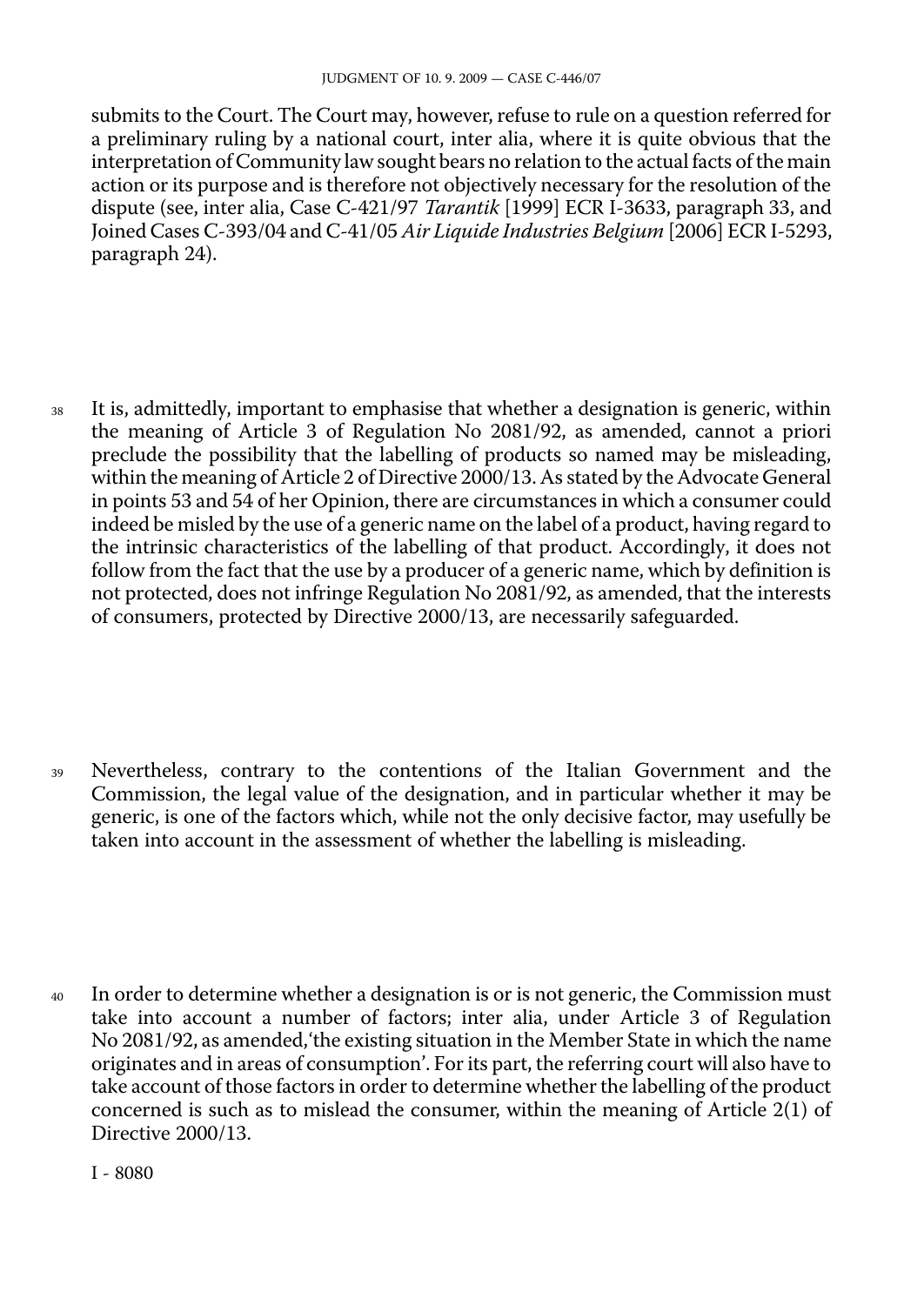- 41 It follows that it is relevant for the referring court, in the assessment required of it as to whether the labelling of the product at issue in the main proceedings may be misleading, to know whether the designation at issue is or is not generic.
- <sup>42</sup> From this it follows that the question referred is not obviously irrelevant to the resolution of the dispute in the main proceedings and that it is, therefore, admissible.

Substance

- <sup>43</sup> First, it must be observed that the first question, as it appears in the order for reference, rests on two facts. On the one hand, the name 'Salame Felino' was the subject of an application for registration as a PDO or PGI within the meaning of Regulation No 2081/92, as amended, and, on the other hand, the forwarding of that application to the Commission was subsequently rejected, or at least blocked, by the Italian authorities.
- <sup>44</sup> It is clear, from reading together the provisions of Article 5(4) and (5), Article 6(2) to (5) and the last subparagraph of Article 3(1) of Regulation No 2081/92, as amended, that the Commission has, in short, exclusive competence to take a decision on applications for registration which are forwarded to it by the national authorities, either by granting the protection sought, or, on the contrary, by refusing the registration applied for on the ground, as it may be, that the name at issue is generic. Consequently, neither the fact that the application for registration may have been rejected or blocked by the national authorities, nor the reasons for such rejection or blocking, can, in any way, affect the answer to be given to the question referred.
- 45 However, the national court, referring to the provisions of Article  $3(1)$  and Article  $13(3)$ of Regulation No 2081/92, as amended, seeks to ascertain, in essence, whether there may not be, in some circumstances, a presumption that a designation is generic before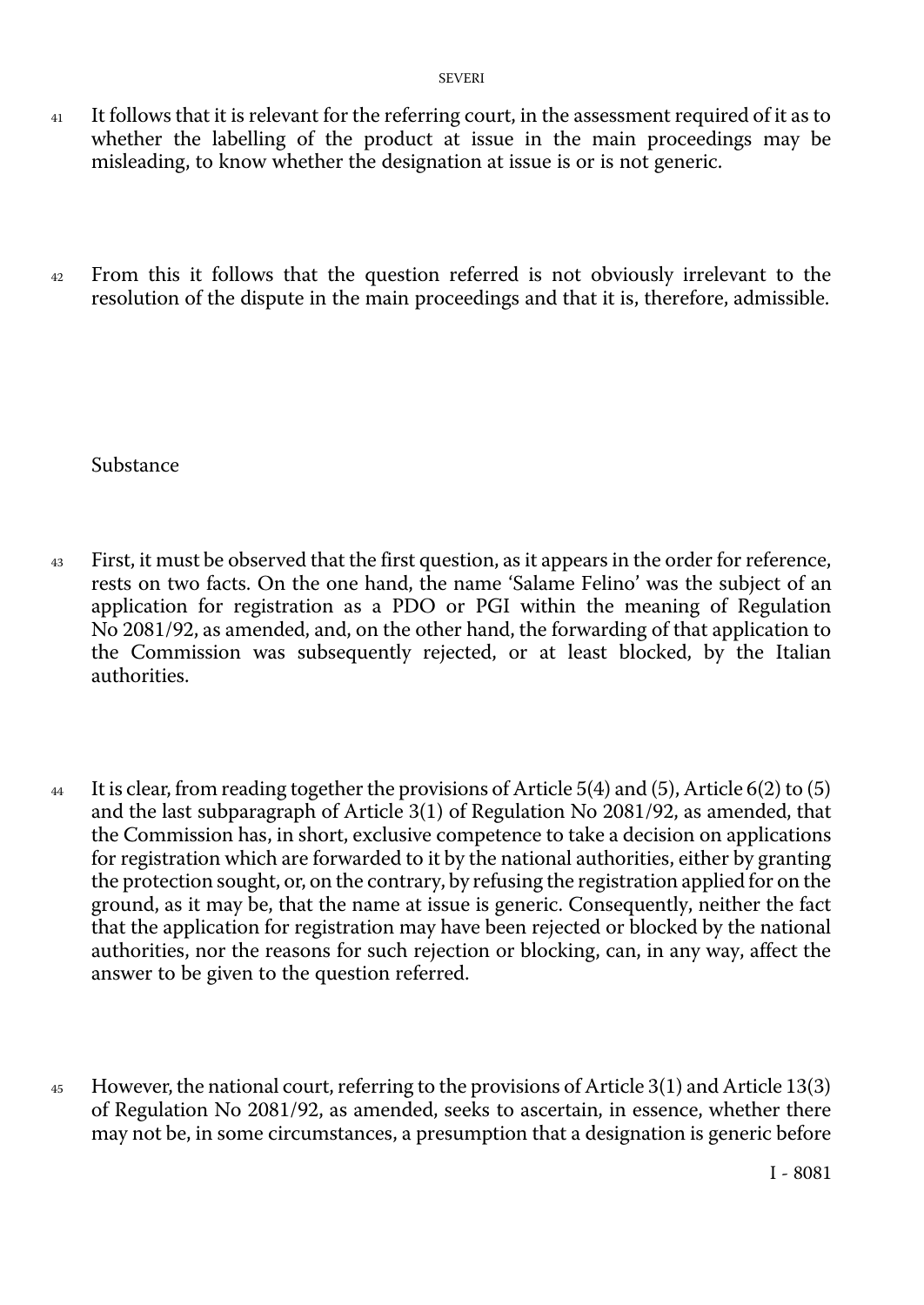the Commission's decision is made, as soon as the application for registration is submitted, and which at least endures from the time at which that application is submitted until the time of any forwarding of the application to the Commission by the national authorities.

<sup>46</sup> In that regard, referring to Article 13(3) of Regulation No 2081/92, as amended, the national court appears to be asking whether an interpretation *a contrario* of that provision does not lead to such a presumption.

47 It must be declared that that is not the case. Article 13(3) of Regulation No 2081/92, as amended, provides that names which are (already) protected cannot become generic. It does, admittedly, follow as an *a contrario* conclusion from that provision that names which are not yet protected, on the ground that they are the subject of an application for registration, may become generic, unless, by reason of some protection already in force, there is something to prevent this happening.

<sup>48</sup> However, such an *a contrario* interpretation allows no more to be inferred than the mere possibility that the name at issue may become generic. By contrast, that interpretation does not permit the conclusion to be made that names not yet protected, for which an application for registration has been submitted, must be presumed to be generic.

<sup>49</sup> It follows from the foregoing that Articles 3(1) and 13(3) of Regulation No 2081/92, as amended, read together, cannot be interpreted as meaning that a name which is the subject of an application for registration should be deemed to be generic pending the possible forwarding of the application for registration to the Commission.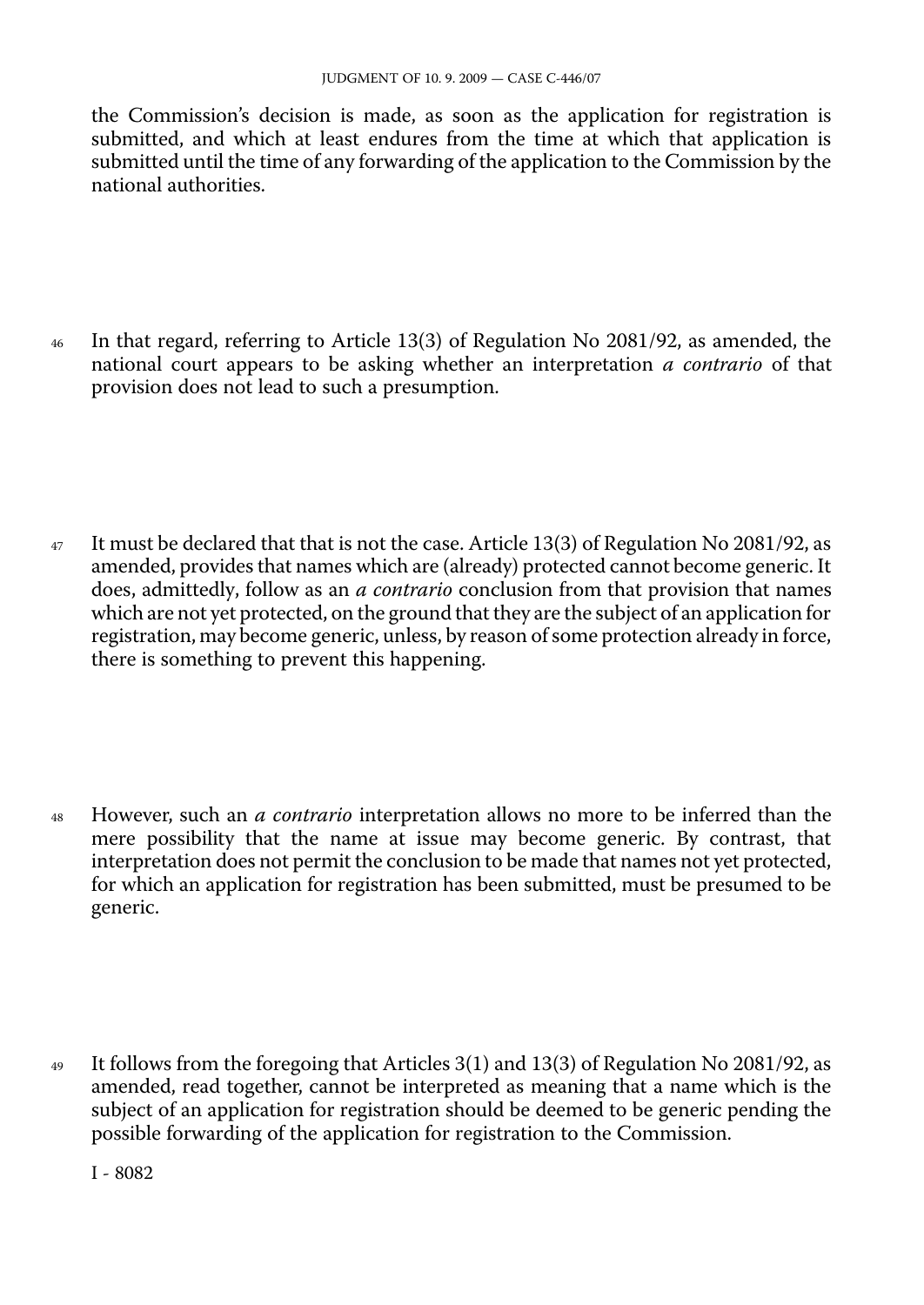<sup>50</sup> That conclusion is supported by the actual meaning of the term 'generic', as clarified by the case-law of the Court. The way in which the name of a product becomes generic is the result of an objective process, at the end of which that name, although referring to the geographical place where the product in question was originally manufactured or marketed, has become the common name of that product (see, to that effect, Joined Cases C-465/02 and C-466/02 *Germany and Denmark* v *Commission* [2005] ECR I-9115, paragraphs 75 to 100, and Case C-132/05 *Commission* v *Germany* [2008] ECR I-957, paragraph 53).

<sup>51</sup> In those circumstances, the fact that the name at issue in the main proceedings is the subject of an application for registration must, as such, be regarded as irrelevant to the outcome of such an objective process of vulgarisation or of breaking the link between the designation and the territory.

<sup>52</sup> Further, it must be observed that to establish a presumption that a name is generic on the basis of a submission of an application for registration would be contrary to the objectives pursued by Regulation No 2081/92, as amended.

<sup>53</sup> The system for registration of designations as a PDO or PGI, established by Regulation No 2081/92, as amended, meets both the requirements of consumer protection, as is clear from the fourth recital in the preamble to Regulation No 2081/92, as amended, and the need to maintain fair competition between producers, as is clear from the seventh recital in the preamble to that regulation. However, the recognition that a designation is generic, by definition, precludes the granting of such protection. Accordingly, to presume, merely because an application for registration has been submitted, that a name which ultimately is found not to be generic is in fact generic is likely to jeopardise the achievement of the two abovementioned objectives. Consequently, the recognition that a designation is generic cannot be assumed during the entire period before the Commission takes its decision on the application for registration.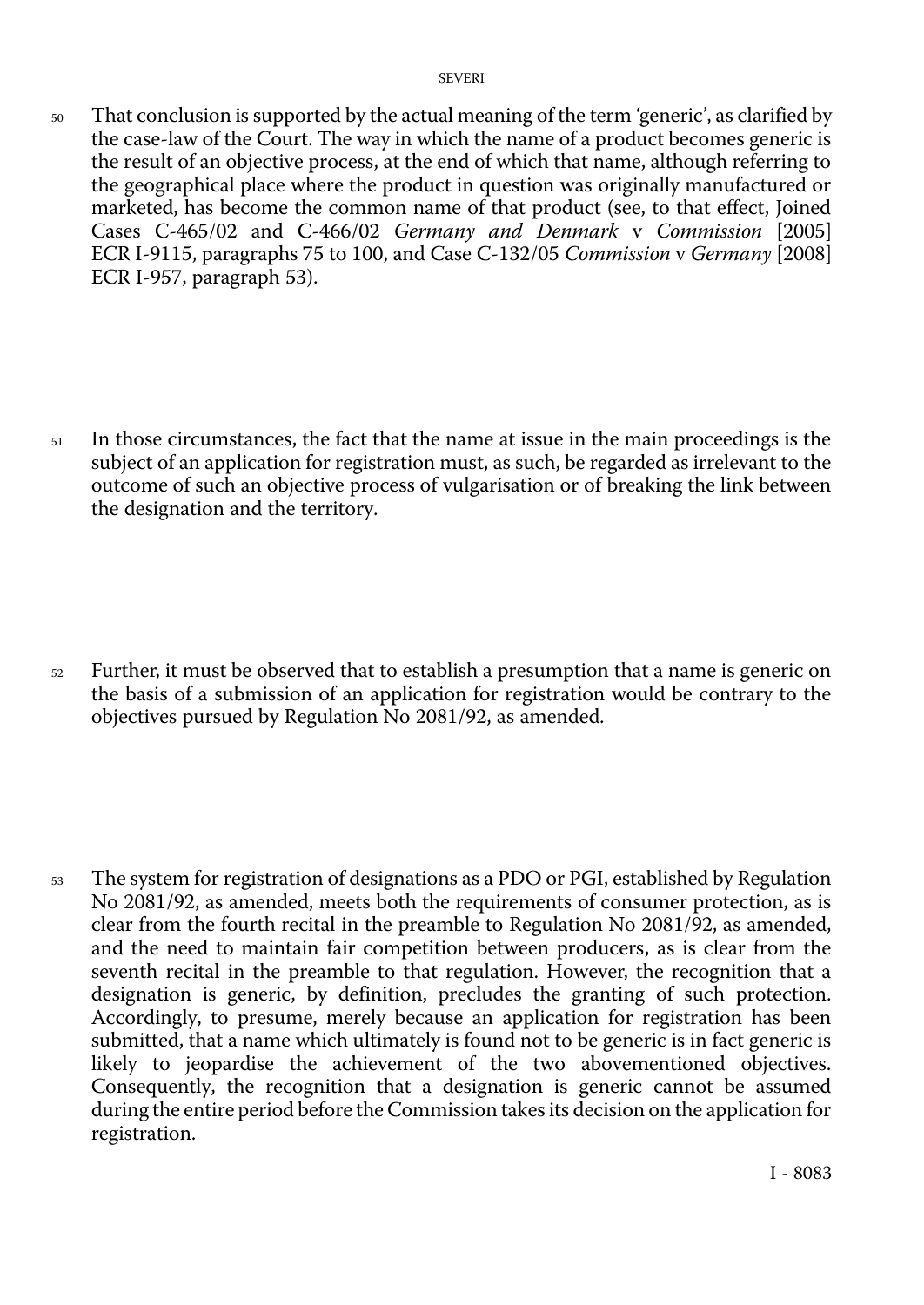$54$  In light of the foregoing, the answer to be given to the first question is that Articles 3(1) and 13(3) of Regulation No 2081/92, as amended, must be interpreted as meaning that the designation of a foodstuff containing geographical references, which has been the subject of an application for registration as a PDO or PGI within the meaning of that regulation, cannot be regarded as generic pending the possible forwarding of the application for registration to the Commission by the national authorities. A designation cannot be presumed to be generic, within the meaning of Regulation No 2081/92, as amended, for as long as the Commission has not taken a decision on the application for registration of the designation, as the case may be, by rejecting it on the specific ground that that designation has become generic.

*The second question* 

<sup>55</sup> By its second question, the referring court seeks to determine, in essence, whether Articles 3(1) and 13(3) of Regulation No 2081/92, as amended, read with Article 2 of Directive 2000/13, must be interpreted as meaning that the designation of a foodstuff which is evocative of a place and which is not registered as a PDO or PGI may be legitimately used by producers who use it uninterruptedly and in good faith, before and after entry into force of Regulation No 2081/92.

Admissibility of the question

<sup>56</sup> The Italian Government and the Associazione fra Produttori per la Tutela del 'Salame Felino' contend that this second question is inadmissible. In particular, the Italian Government states that that question has no relevance to the subject-matter of the dispute in the main proceedings on the ground that there is no provision of Community or national law on the labelling of products which takes into consideration the good faith of the trader who has placed on the market a product which is misleadingly labelled.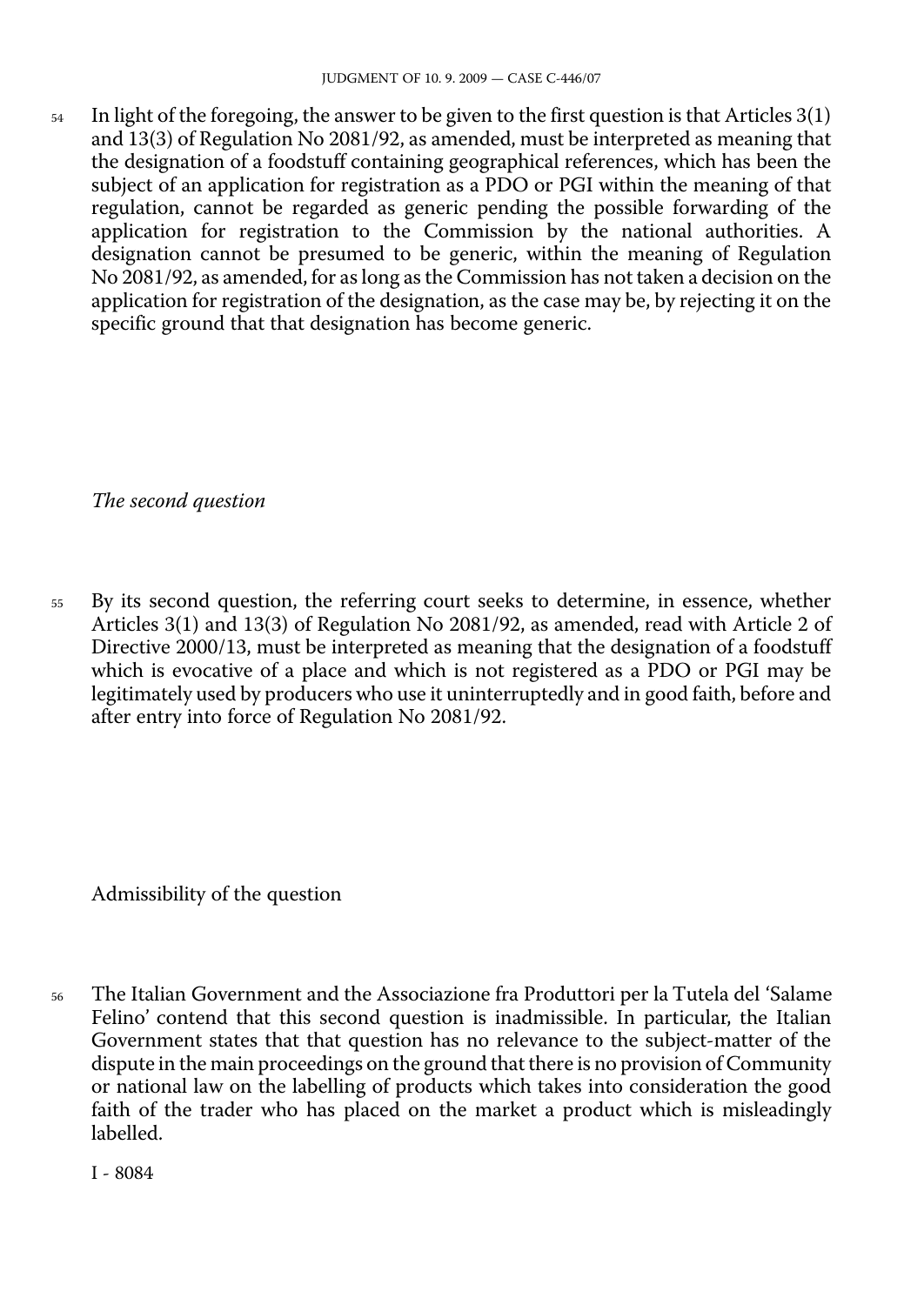57 It must, however, be held that such an argument, which relates to the substance of the question referred, cannot have any bearing on its admissibility.

Substance

- <sup>58</sup> First, as the Advocate General states in point 49 of her Opinion, despite there being differences in the objectives of Directive 2000/13 and Regulation No 2081/92, as amended, and in the scope of the protection they provide, the use of geographical names on the labels of foodstuffs may, in a situation such as that in the main proceedings, fall simultaneously within the ambit of both those legal instruments.
- <sup>59</sup> However, in the dispute in the main proceedings, the referring court is required to rule solely on whether, in the light of Article 2 of Legislative Decree No 109/92, which transposes Article 2 of Directive 2000/13, GSI could have misled consumers by using on the labelling of the products which it markets the name 'Salame tipo Felino'. The referring court seeks to know therefore whether the fact that the designation at issue, which is not registered as a PDO or PGI, is used by producers who have used it in good faith and uninterruptedly for a considerable period has any effect on the assessment of whether the labelling at issue in the main proceedings is misleading.
- $60$  In that regard, it must be recalled that, as a general rule, it is not for the Court of Justice to rule on the question whether the labelling of certain products is likely to mislead the purchaser or consumer or to determine whether a sales description is potentially misleading. That task is for the national court (see, inter alia, Case C-210/96 *Gut Springenheide and Tusky* [1998] ECR I-4657, paragraph 30, and Case C-366/98 *Geffroy* [2000] ECR I-6579, paragraphs 18 and 19). When giving a preliminary ruling on a reference, however, the Court may, in appropriate cases, give clarifications to guide the national court in its decision (*Geffroy*, paragraph 20).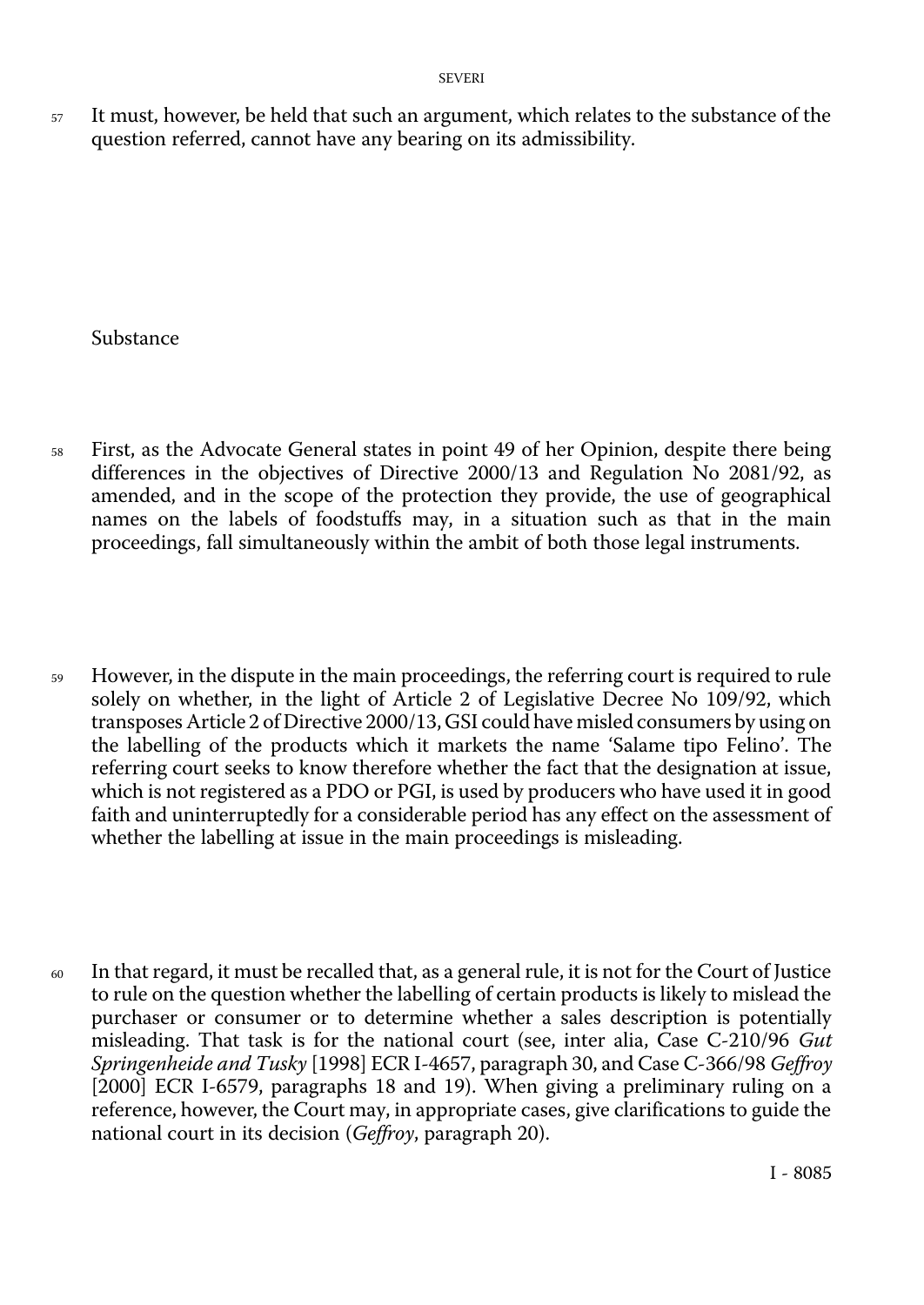<sup>61</sup> It is clear from the Court's case-law that, in order to assess the capacity to mislead of a description to be found on a label, the national court must in essence take account of the presumed expectations, in light of that description, of an average consumer who is reasonably well informed, and reasonably observant and circumspect, as to the origin, provenance, and quality associated with the foodstuff, the critical point being that the consumer must not be misled and must not be induced to believe, incorrectly, that the product has an origin, provenance or quality which are other than genuine (see, to that effect, Case C-470/93 *Mars* [1995] ECR I-1923, paragraph 24; *Gut Springenheide and Tusky*, cited above, paragraph 31; and Case C-220/98 *Estée Lauder* [2000] ECR I-117, paragraph 30).

<sup>62</sup> Among the factors to be taken into account in order to assess whether the labelling at issue in the main proceedings may be misleading, the length of time for which a name has been used is an objective factor which might affect the expectations of the reasonable consumer. On the other hand, any good faith on the part of the manufacturer or retailer, which is a subjective factor, cannot affect the objective impression given to the consumer by the use of a geographical name on a label.

<sup>63</sup> In light of the foregoing, the answer to be given to the second question is that Articles 3(1) and 13(3) of Regulation No 2081/92, as amended, read with Article 2 of Directive 2000/13, must be interpreted as meaning that the designation of a foodstuff containing geographical references, which is not registered as a PDO or PGI, may legitimately be used, on condition that the labelling of the product so named does not mislead the average reasonably well informed, observant and circumspect consumer. For the purpose of assessing whether that is the case, national courts may have regard to the length of time during which the name has been used. By contrast, any good faith on the part of the manufacturer or retailer is irrelevant in that regard.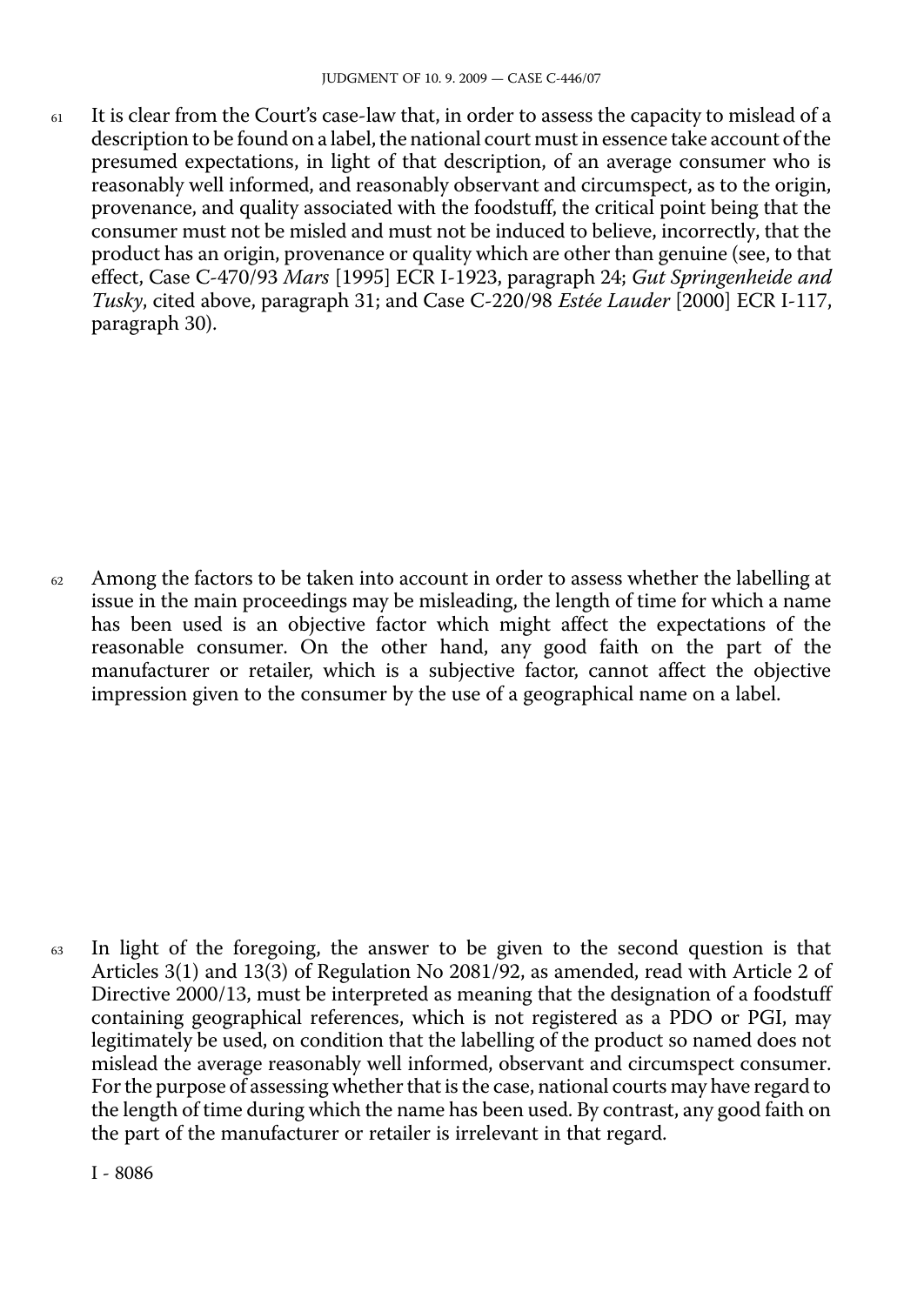SEVERI

## *The third question*

- <sup>64</sup> By its third question, the referring court seeks to ascertain, in essence, whether, on the basis of Directive 89/104, the proprietor of a collective trade mark relating to a foodstuff and containing a geographical reference identical to the designation at issue in the main proceedings may oppose the use of that designation.
- <sup>65</sup> The Italian Government contends that the third question is inadmissible to the extent to which the case before the national court does not relate to collective trade marks. The Italian Government states that the Regione Emilia-Romagna, which imposed on GSI the penalty at issue in the main proceedings, is not itself the proprietor of any mark and, moreover, does not claim that GSI had infringed any collective mark. In addition, at the hearing, the Italian Government stated that the referring court was concerned only with asking whether the labelling 'Salame tipo Felino', as used by GSI, was likely to mislead consumers as to the real origin of the product at issue. Notwithstanding the intervention in the proceedings of an association of local producers which is the proprietor of a collective trade mark 'Salame Felino', the allegation of any infringement of a collective trade mark was not made in the case heard by the referring court.
- <sup>66</sup> It must be recalled that, in accordance with the settled case-law cited in paragraph 37 of this judgment, in the procedure provided for in Article 234 EC, the Court has no jurisdiction to rule on questions submitted to it by a national court if those questions obviously bear no relation to the facts or the subject-matter of the main action and hence are not objectively necessary in order to settle the dispute in the main proceedings.
- $67$  It is common ground that the referring court is required to rule, in the dispute before it, solely on whether the labelling of sausages named 'Salame tipo Felino' is likely to mislead consumers and, consequently, to infringe the provisions of national law which transpose Directive 2000/13.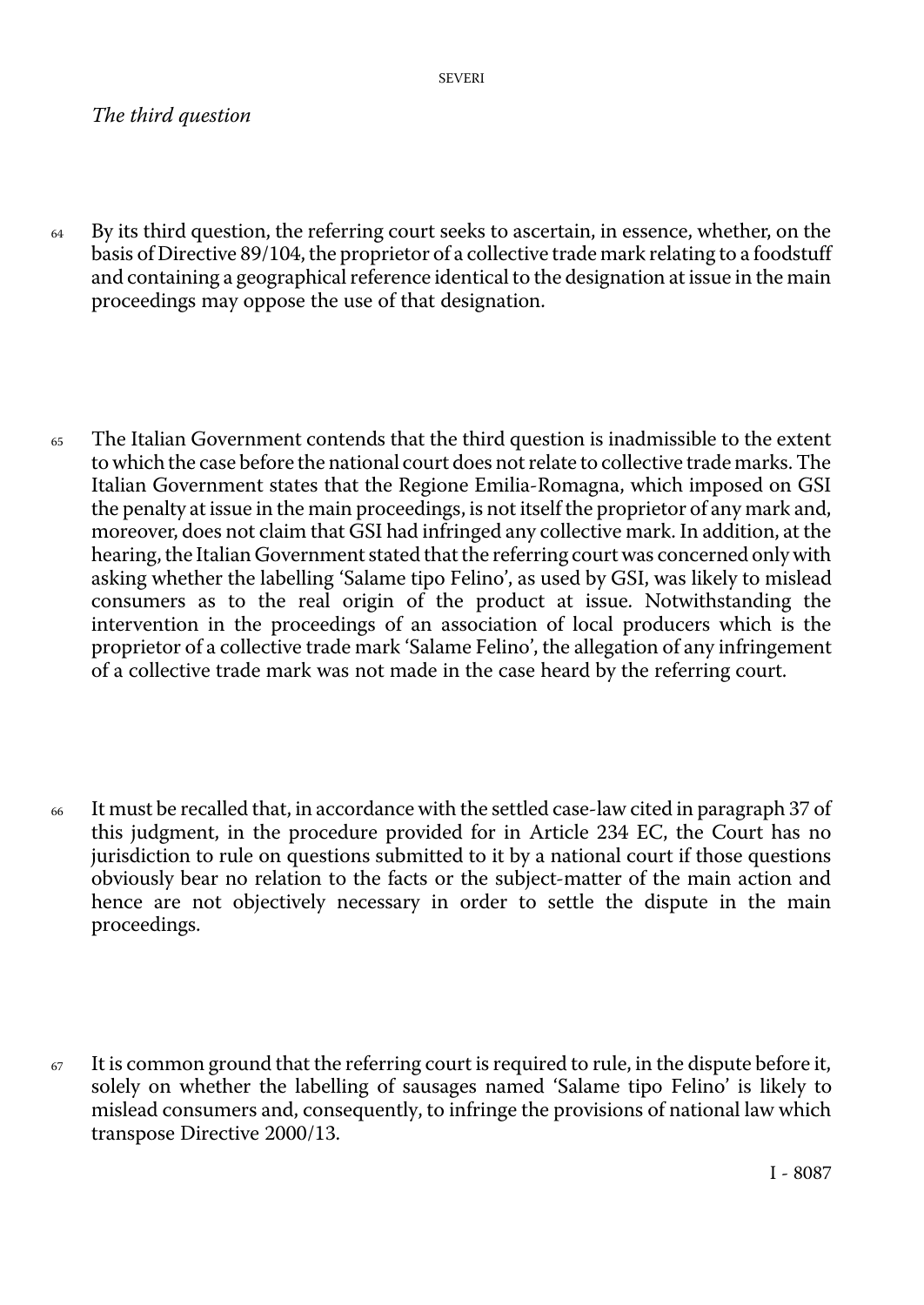68 Accordingly, the question whether the proprietor of a collective trade mark relating to a foodstuff and containing a geographical reference identical to the designation at issue in the main proceedings may oppose the use of that designation is manifestly irrelevant to the resolution of the dispute in the main proceedings and must for that reason be declared inadmissible.

### **Costs**

69 Since these proceedings are, for the parties to the main proceedings, a step in the action pending before the national court, the decision on costs is a matter for that court. Costs incurred in submitting observations to the Court, other than the costs of those parties, are not recoverable.

On those grounds, the Court (Fourth Chamber) hereby rules:

**1. Articles 3(1) and 13(3) of Council Regulation (EEC) No 2081/92 of 14 July 1992 on the protection of geographical indications and designations of origin for agricultural products and foodstuffs, as amended by Commission Regulation (EC) No 2796/2000 of 20 December 2000, must be interpreted as meaning that the designation of a foodstuff containing geographical references, which has been the subject of an application for registration as a protected designation of origin or a protected geographical indication within the meaning of Regulation No 2081/92, as amended by Regulation No 2796/2000, cannot be regarded as generic pending the possible forwarding of the application for registration to the Commission of the European Communities by the national authorities. A designation cannot be presumed to be generic, within the meaning of Regulation No 2081/92, as amended by Regulation No 2796/2000, for as long as the Commission has not taken a decision on the application for registration of the designation, as the case may be, by rejecting it on the specific ground that that designation has become generic.**